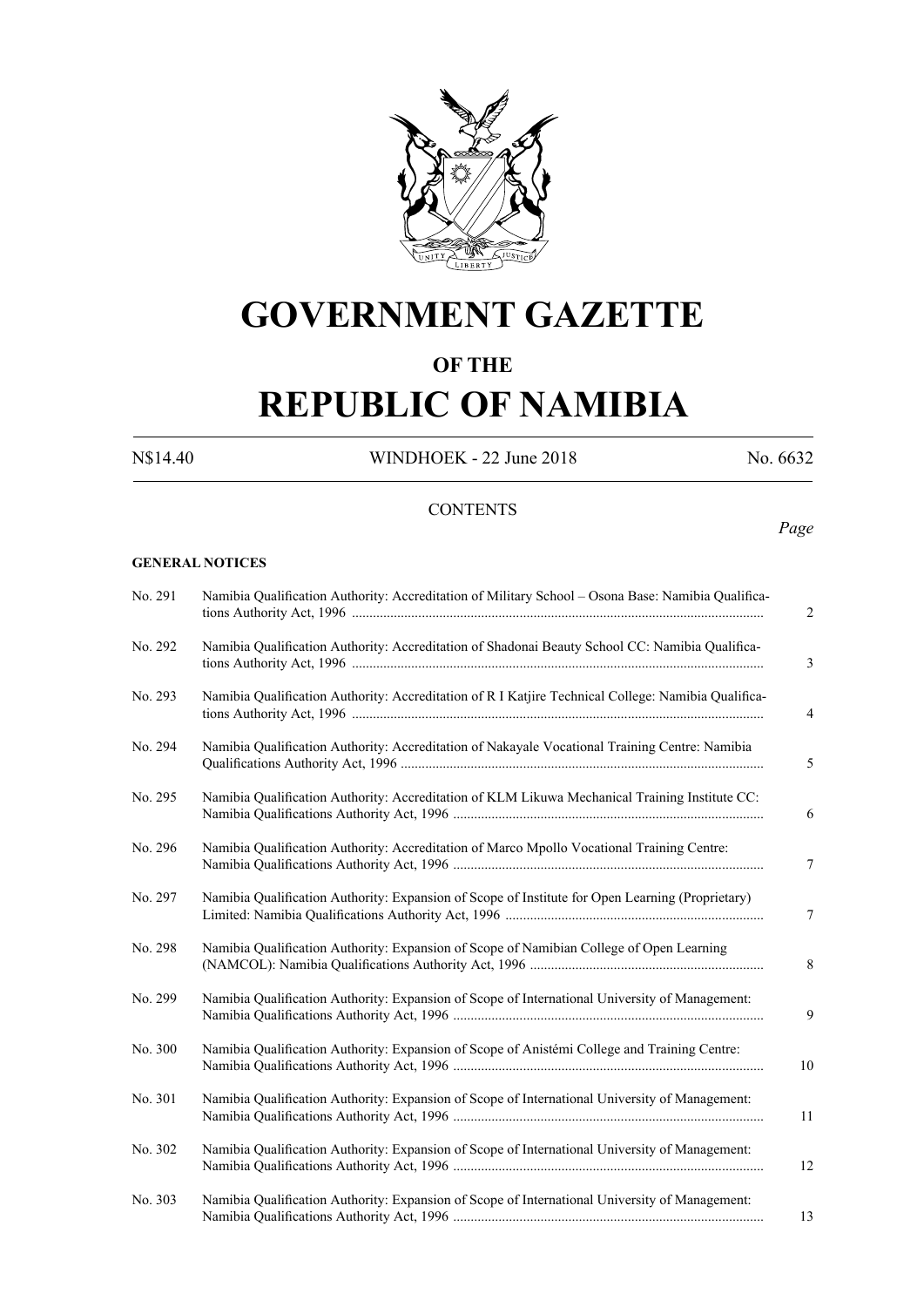| No. 304 | Namibia Qualification Authority: Expansion of Scope of Tulipohamba Training and Assessment<br>14          |
|---------|-----------------------------------------------------------------------------------------------------------|
| No. 305 | Namibia Qualification Authority: Re-Accreditation of Philippi Trust Namibia: Namibia Qualifications<br>15 |
| No. 306 | Namibia Qualification Authority: Re-Accreditation of Okakarara Vocational Training Centre (OVTC):<br>15   |
| No. 307 | Namibia Qualification Authority: Re-Accreditation of Frameworks Africa Consultancy CC: Namibia<br>17      |
| No. 308 | Namibia Qualification Authority: Re-Accreditation of Eenhana Vocational Training Centre: Namibia<br>18    |
| No. 309 | Namibia Qualification Authority: Re-Accreditation of Development Aid from People to People<br>18          |
| No. 310 | Namibia Qualification Authority: Re-Accreditation of Katutura Community College: Namibia<br>20            |
| No. 311 | Namibia Qualification Authority: Re-Accreditation of International Training College - Lingua:<br>21       |
| No. 312 | Namibia Qualification Authority: Re-Accreditation of Headstart Montessori Teacher Training College:<br>22 |
| No. 313 | Namibia Qualification Authority: Re-Accreditation of International University of Management (IUM):<br>23  |
| No. 314 | Namibia Qualification Authority: Re-Accreditation of St. Charles Lwanga Major Seminary: Namibia<br>24     |
|         |                                                                                                           |

### **General Notices**

#### **NAMIBIA QUALIFICATIONS AUTHORITY**

No. 291 2018

#### Accreditation of Military School – Osona Base: Namibia Qualifications Authority Act, 1996

In terms of regulation 7(3) of the Regulations for the Accreditation of Persons, Institutions or Organisations, published under Government Notice No. 124 of 28 August 2006, the Council of the Namibia Qualifications Authority (NQA) hereby publish that accreditation should be granted to Military School – Osona Base as set out in the Schedule.

### **G. Likando Chairperson**

**NQA COUNCIL** Windhoek, 23 May 2018

- a) The Council of the Namibia Qualifications Authority (NQA) accredits Military School Osona Base to offer the following NQF registered Unit Standard based qualifications through face-to-face mode:
	- • Q0018 National Vocational Certificate in Automotive Engineering (Level 1) (Automotive Mechanics)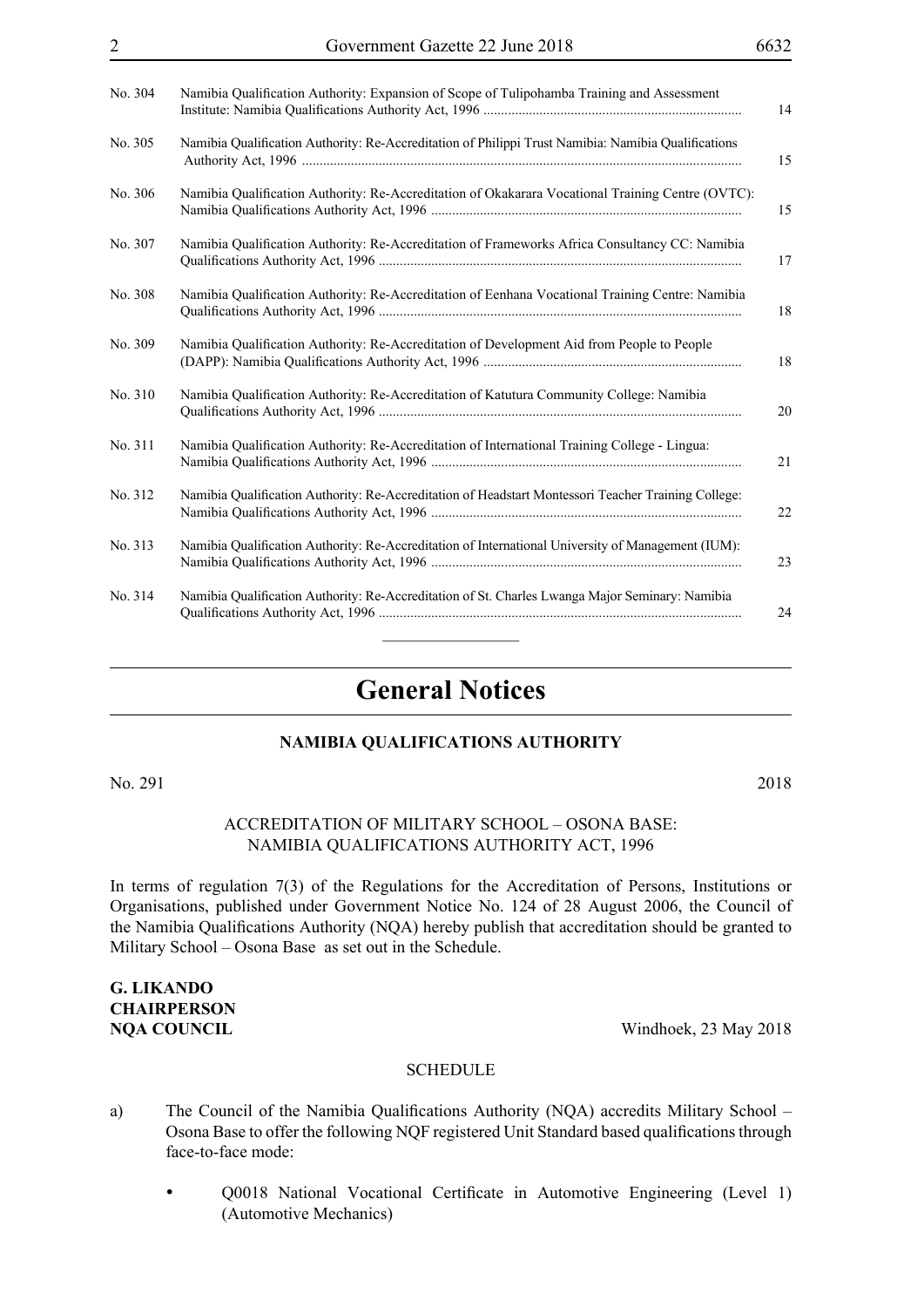- O0019 National Vocational Certificate in Automotive Engineering (Level 2) (Automotive Mechanics)
- • Q0020 National Vocational Certificate in Automotive Engineering (Level 3) (Automotive Mechanics)
- b) The Council of the NQA accredits Military School Osona Base to offer its courses from its site situated in Okahandja for a period of three (3) years, leading to the qualifications set out under paragraph (a).
- c) The period of accreditation extends until 28 March 2021.
- d) Military School Osona Base must apply for re-accreditation in terms of regulation 12 (1) of the Regulations for the Accreditation of Persons, Institutions or Organisations promulgated under Government Notice No. 124 of 28 August 2006 in such time as to enable Council to make a decision prior to the 28 March 2021.
- e) Copies of the report of the NQA's findings arising from the consideration of the application for accreditation by Military School – Osona Base are available from Military School – Osona Base or from the NQA.

 $\frac{1}{2}$ 

No. 292 2018

#### Accreditation of Shadonai Beauty School CC: Namibia Qualifications Authority Act, 1996

In terms of regulation 7(3) of the Regulations for the Accreditation of Persons, Institutions or Organisations, published under Government Notice No. 124 of 28 August 2006, the Council of the Namibia Qualifications Authority (NQA) hereby publish that accreditation should be granted to Shadonai Beauty School CC as set out in the Schedule.

### **G. Likando Chairperson**

**NQA COUNCIL** Windhoek, 23 May 2018

- a) The Council of the Namibia Qualifications Authority (NQA) accredits Shadonai Beauty School CC and its courses leading to the following NQF registered qualifications through face-to-face mode:
	- Q0925 Certificate in Fitness Training (Level 5)
	- O0926 Certificate in Nail Technology (Level 4)
- b) The Council of the NQA accredits Shadonai Beauty School CC to offer its courses from its Windhoek site for a period of three (3) years, leading to the qualifications set out under paragraph (a).
- c) The period of accreditation extends until 28 March 2021.
- d) Shadonai Beauty School CC must apply for re-accreditation in terms of regulation 12 (1) of the Regulations for the Accreditation of Persons, Institutions or Organisations promulgated under Government Notice No. 124 of 28 August 2006 in such time as to enable Council to make a decision prior to the 28 March 2021.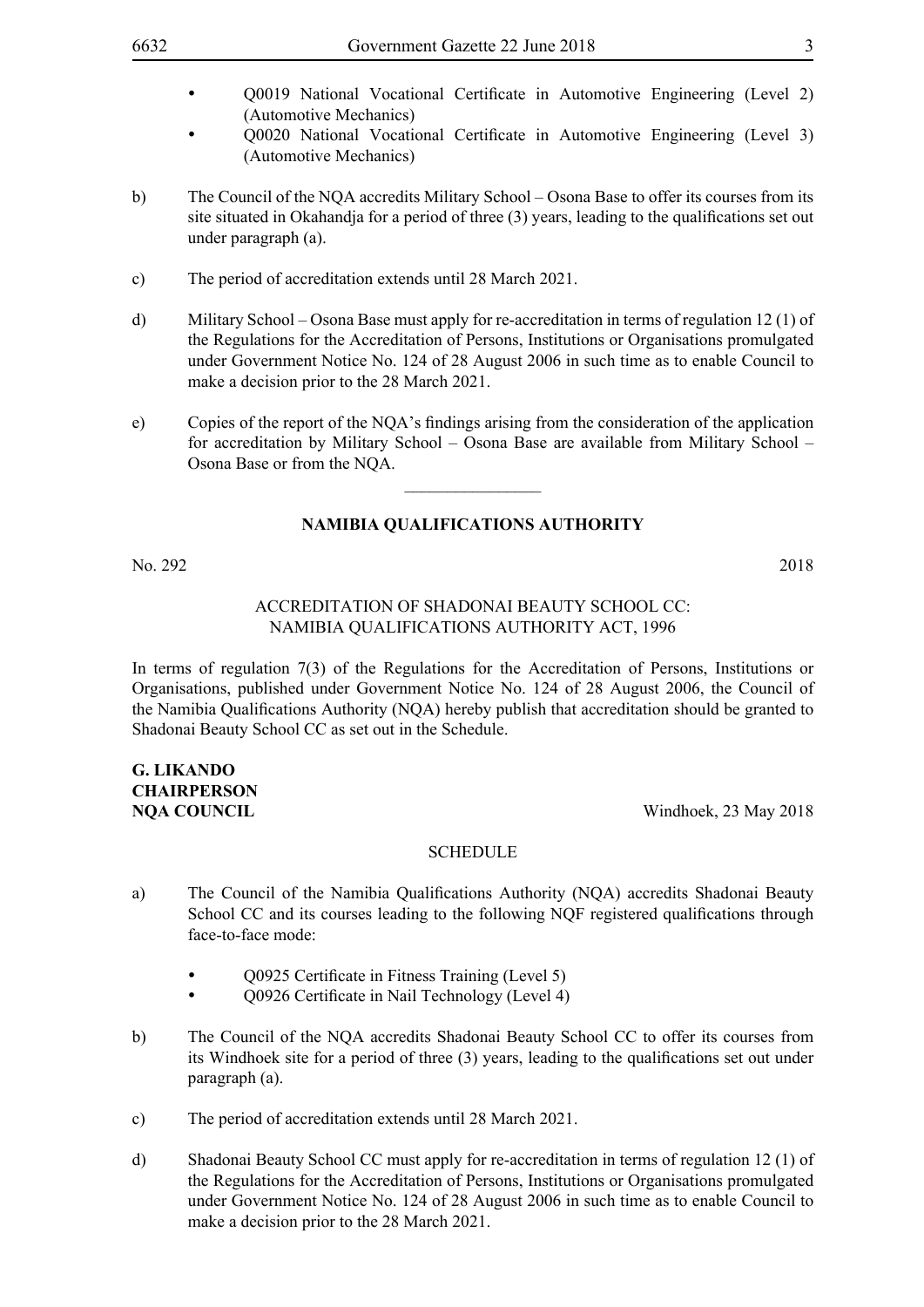e) Copies of the report of the NQA's findings arising from the consideration of the application for accreditation by Shadonai Beauty School CC are available from Shadonai Beauty School CC or from the NQA.

#### **NAMIBIA QUALIFICATIONS AUTHORITY**

 $\overline{\phantom{a}}$  , where  $\overline{\phantom{a}}$ 

No. 293 2018

#### Accreditation of R I Katjire Technical College: Namibia Qualifications Authority Act, 1996

In terms of regulation 7(3) of the Regulations for the Accreditation of Persons, Institutions or Organisations, published under Government Notice No. 124 of 28 August 2006, the Council of the Namibia Qualifications Authority (NQA) hereby publish that accreditation should be granted to R l Katjire Technical College as set out in the Schedule.

### **G. Likando Chairperson**

**NOA COUNCIL** Windhoek, 23 May 2018

#### **SCHEDULE**

- a) The Council of the Namibia Qualifications Authority (NQA) accredits R l Katjire Technical College and its course leading to the following NQF registered Unit Standards based qualification through a face-to-face mode:
	- Q0035 National Vocational Certificate in Metal Fabrication (Level 1) (Mechanical Engineering)
- b) The Council of the NQA accredits R l Katjire Technical College to offer its course from its site situated at the Habitat Research & Development Centre at Claudius Kandovazu Street, Katutura, Windhoek site for a period of three (3) years, leading to the qualification set out under paragraph (a).
- c) The period of accreditation extends until 28 March 2021.
- d) R l Katjire Technical College must apply for re-accreditation in terms of regulation 12 (1) of the Regulations for the Accreditation of Persons, Institutions or Organisations promulgated under Government Notice No. 124 of 28 August 2006 in such time as to enable Council to make a decision prior to the 28 March 2021.
- e) Copies of the report of the NQA's findings arising from the consideration of the application for accreditation by R l Katjire Technical College are available from R l Katjire Technical College or from the NQA.

 $\overline{\phantom{a}}$  , where  $\overline{\phantom{a}}$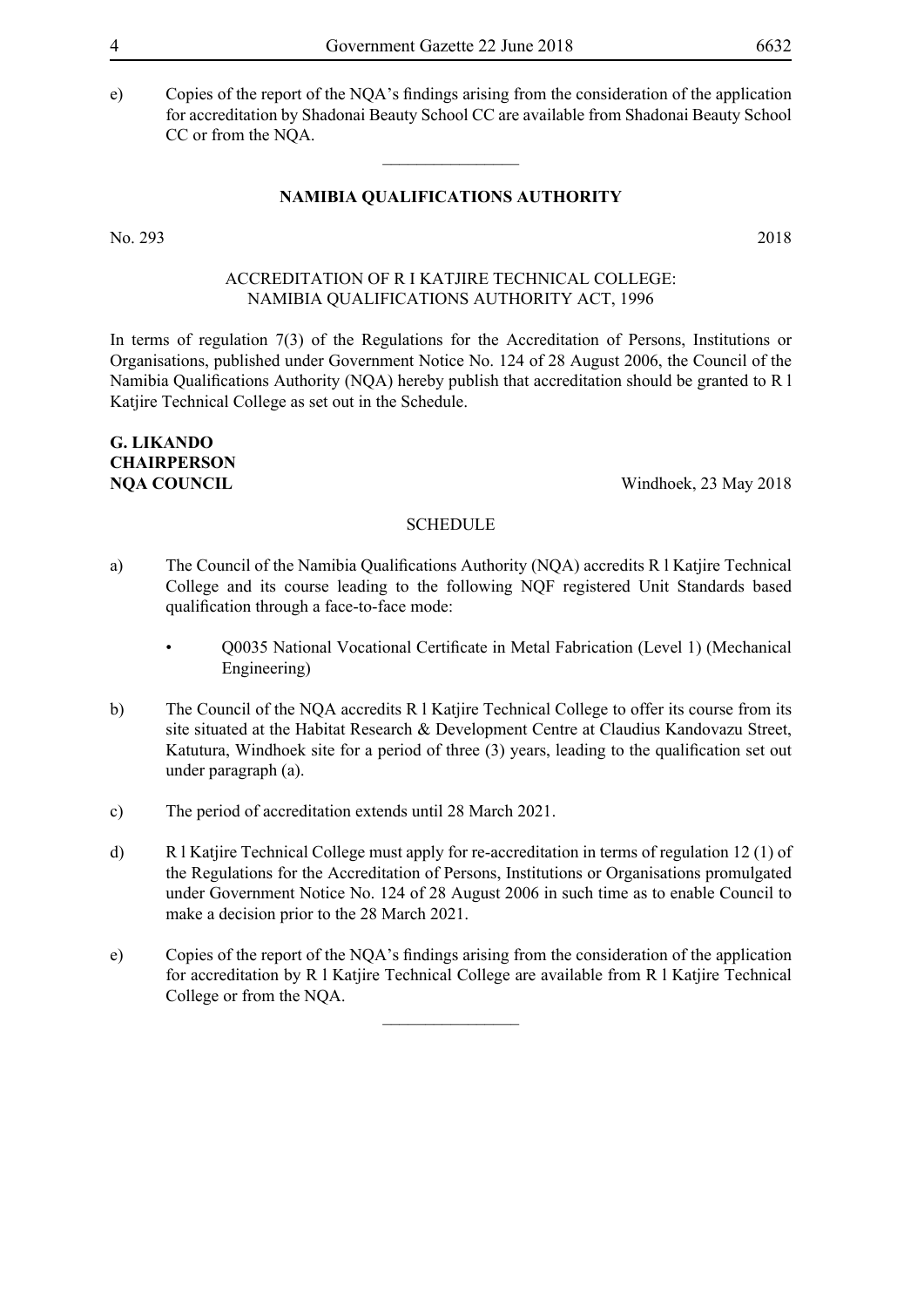#### No. 294 2018

#### Accreditation of Nakayale Vocational Training Centre: Namibia Qualifications Authority Act, 1996

In terms of regulation 7(3) of the Regulations for the Accreditation of Persons, Institutions or Organisations, published under Government Notice No. 124 of 28 August 2006, the Council of the Namibia Qualifications Authority (NQA) hereby publish that accreditation should be granted to Nakayale Vocational Training Centre as set out in the Schedule.

### **G. Likando Chairperson**

#### **NQA COUNCIL** Windhoek, 23 May 2018

- a) The Council of the Namibia Qualifications Authority (NQA) accredits Nakayale Vocational Training Centre and its courses leading to the following NQF registered Unit Standards based qualifications through face-to-face mode:
	- • Q0276 National Vocational Certificate in Hospitality and Tourism (Level 2) (Accommodation Services and Food and Beverages Services)
	- Q0011 National Vocational Certificate in Hospitality and Tourism (Level 3) (Core Commercial Cookery Skills)
	- Q0010 National Vocational Certificate in Hospitality and Tourism (Level 3) (Food and Beverage Operations)
	- Q0008 National Vocational Certificate in Hospitality and Tourism (Level 3) (Front Office Operations)
	- • Q0040 National Vocational Certificate in Business Services (Level 1) (Office Administration)
	- Q0041 National Vocational Certificate in Business Services (Level 2) (Office Administration)
	- • Q0042 National Vocational Certificate in Business Services (Level 3) (Office Administration)
- b) The Council of the Namibia Qualifications Authority (NQA) accredits Nakayale Vocational Training Centre and its courses leading to the following non registered qualifications (awarded by the NTA) through face-to-face mode:
	- Certificate in Electrical General (Modular Qualification of Namibia Trade Testing Centre) N1 - N3
- c) The Council of the NQA accredits Nakayale Vocational Training Centre to offer its courses from its site situated at Outapi for a period of three (3) years, leading to the qualifications set out under paragraph (a and b).
- d) The period of accreditation extends until 28 March 2021.
- e) Nakayale Vocational Training Centre must apply for re-accreditation in terms of regulation 12 (1) of the Regulations for the Accreditation of Persons, Institutions or Organisations promulgated under Government Notice No. 124 of 28 August 2006 in such time as to enable Council to make a decision prior to the 28 March 2021.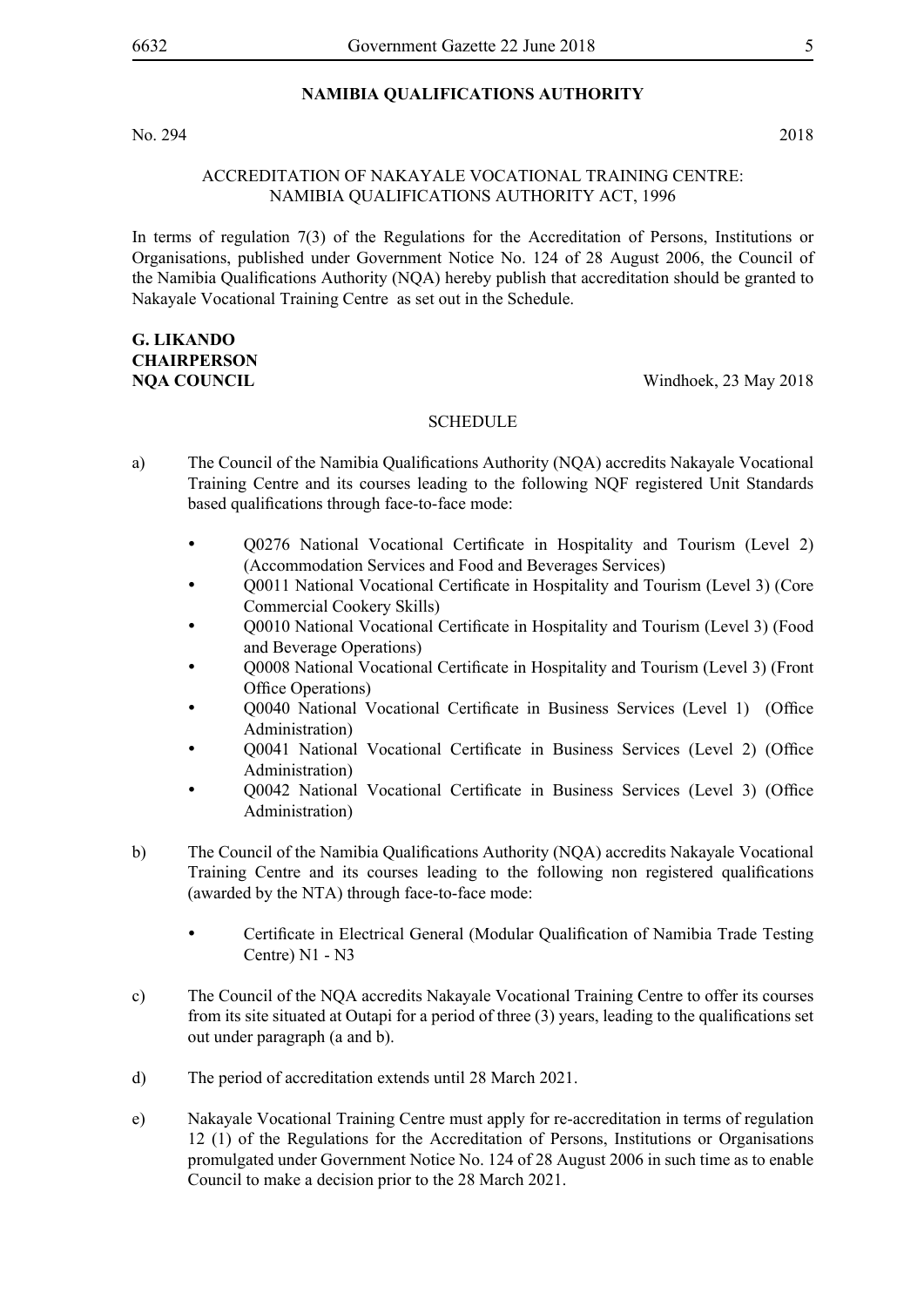f) Copies of the report of the NQA's findings arising from the consideration of the application for accreditation by Nakayale Vocational Training Centre are available from Nakayale Vocational Training Centre or from the NQA.

#### **NAMIBIA QUALIFICATIONS AUTHORITY**

 $\overline{\phantom{a}}$  , where  $\overline{\phantom{a}}$ 

No. 295 2018

Accreditation of KLM Likuwa Mechanical Training Institute CC: Namibia Qualifications Authority Act, 1996

In terms of regulation 7(3) of the Regulations for the Accreditation of Persons, Institutions or Organisations, published under Government Notice No. 124 of 28 August 2006, the Council of the Namibia Qualifications Authority (NQA) hereby publish that accreditation should be granted to KLM Likuwa Mechanical Training Institute CC as set out in the Schedule.

### **G. Likando Chairperson**

**NOA COUNCIL** Windhoek, 23 May 2018

#### **SCHEDULE**

- a) The Council of the Namibia Qualifications Authority (NQA) accredits KLM Likuwa Mechanical Training Institute CC and the following modular courses offered by KLM Likuwa Mechanical Training Institute CC to be awarded by the Namibia Training Authority (NTA) through a face-to-face mode:
	- National Vocational Certificate (Auto Mechanic) Level 1
	- National Vocational Certificate (Auto Mechanic) Level 2
- b) The Council of the NQA accredits KLM Likuwa Mechanical Training Institute CC to offer its courses from its site situated in Otjiwarongo for a period of two (2) years, leading to the qualifications set out under paragraph (a).
- c) The period of accreditation extends until 28 March 2020.
- d) KLM Likuwa Mechanical Training Institute CC must apply for re-accreditation in terms of regulation 12 (1) of the Regulations for the Accreditation of Persons, Institutions or Organisations promulgated under Government Notice No. 124 of 28 August 2006 in such time as to enable Council to make a decision prior to the 28 March 2020.
- e) Copies of the report of the NQA's findings arising from the consideration of the application for accreditation by KLM Likuwa Mechanical Training Institute CC are available from KLM Likuwa Mechanical Training Institute CC or from the NQA.

 $\overline{\phantom{a}}$  , where  $\overline{\phantom{a}}$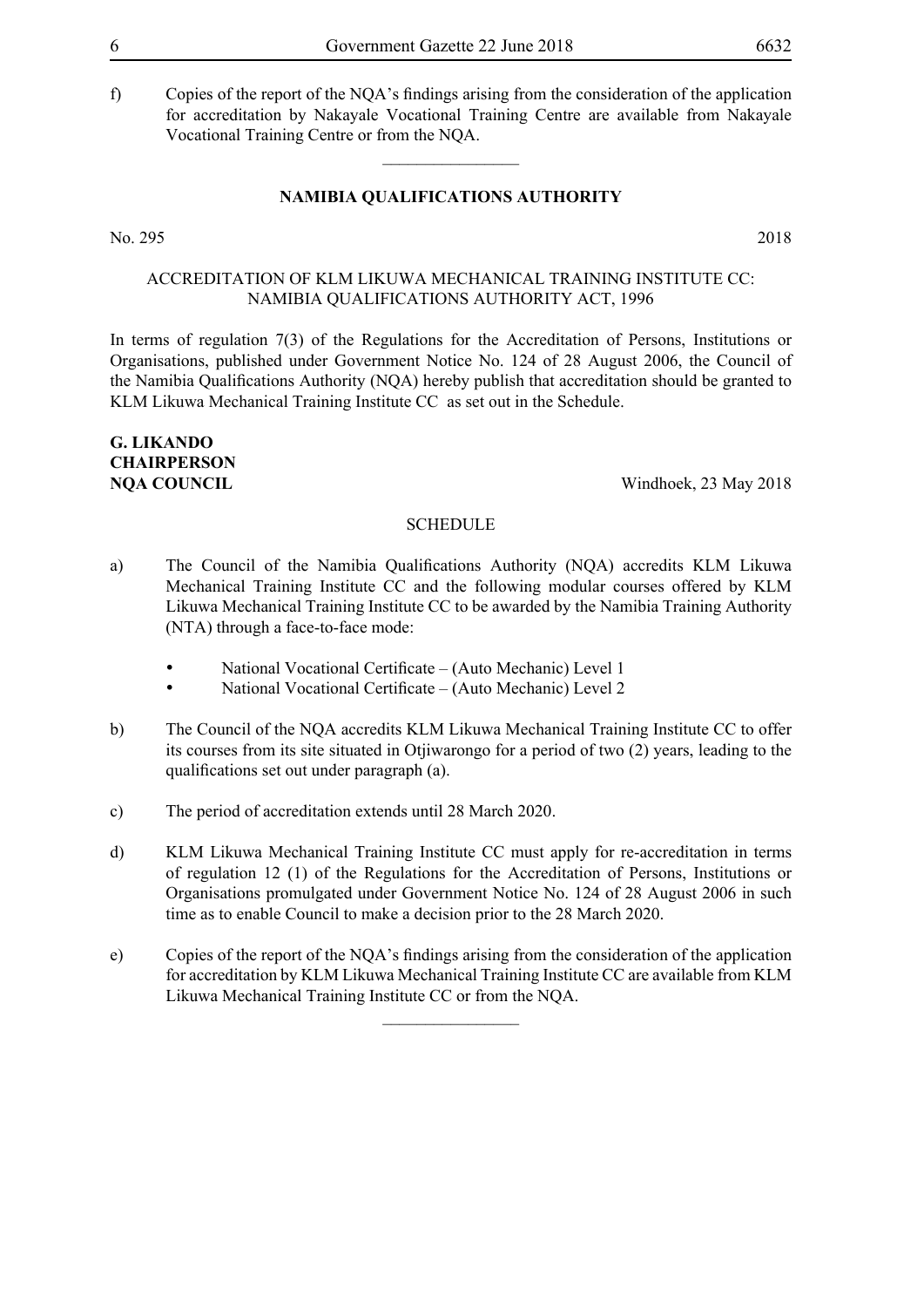#### No. 296 2018

#### Accreditation of Marco Mpollo Vocational Training Centre: Namibia Qualifications Authority Act, 1996

In terms of regulation 7(3) of the Regulations for the Accreditation of Persons, Institutions or Organisations, published under Government Notice No. 124 of 28 August 2006, the Council of the Namibia Qualifications Authority (NQA) hereby publish that accreditation should be granted to Marco Mpollo Vocational Training Centre as set out in the Schedule.

### **G. Likando Chairperson**

**NQA COUNCIL** Windhoek, 23 May 2018

#### **SCHEDULE**

- a) The Council of the Namibia Qualifications Authority (NQA) accredits Marco Mpollo Vocational Training Centre and the courses leading to the following NQF registered Unit Standards based qualification through a face-to-face mode:
	- Q0022 National Vocational Certificate in General Construction (Level 1) (Bricklaying)
- b) The Council of the NQA accredits Marco Mpollo Vocational Training Centre to offer its course from its site situated in Ogongo Settlement, on the Outapi main road for a period of two (2) years, leading to the qualification set out under paragraph (a).
- c) The period of accreditation extends until 28 March 2020.
- d) Marco Mpollo Vocational Training Centre must apply for re-accreditation in terms of regulation 12 (1) of the Regulations for the Accreditation of Persons, Institutions or Organisations promulgated under Government Notice No. 124 of 28 August 2006 in such time as to enable Council to make a decision prior to the 28 March 2020.
- e) Copies of the report of the NQA's findings arising from the consideration of the application for accreditation by Marco Mpollo Vocational Training Centre are available from Marco Mpollo Vocational Training Centre or from the NQA.

 $\frac{1}{2}$ 

#### **NAMIBIA QUALIFICATIONS AUTHORITY**

No. 297 2018

#### Expansion of scope of Institute FOR Open Learning (Proprietary) Limited: Namibia Qualifications Authority Act, 1996

In terms of regulation 7(3) of the Regulations for the Accreditation of Persons, Institutions or Organisations, published under Government Notice No. 124 of 28 August 2006, the Council of the Namibia Qualifications Authority (NQA) hereby publish that expansion should be granted to Institute for Open Learning (Proprietary) Limited as set out in the Schedule.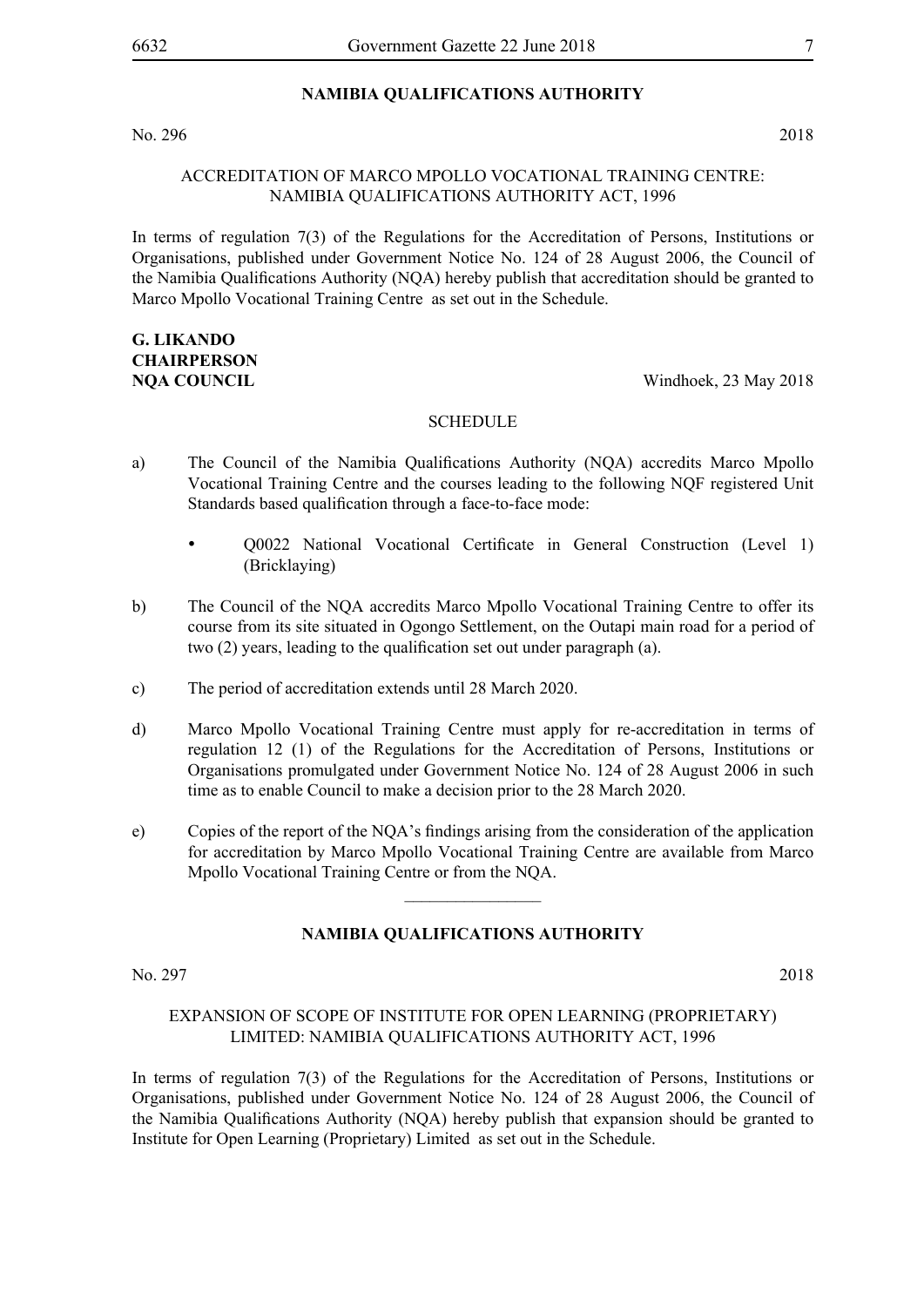### **G. Likando Chairperson**

**NQA COUNCIL** Windhoek, 23 May 2018

#### **SCHEDULE**

- a) The Council of the Namibia Qualifications Authority (NQA) grants expansion of scope to Institute for Open Learning (Proprietary) Limited and the courses leading to the following NQF registered qualifications through distance mode :
	- Diploma in Education (Level 7) Q0931
	- Diploma in Education Secondary (Level 7) Q0930
- b) The Council of the NQA accredits Institute for Open Learning (Proprietary) Limited to offer its courses from its Windhoek campus leading to the qualifications set out under paragraph (a).
- c) The period of accreditation extends until 25 November 2018.
- d) Institute for Open Learning (Proprietary) Limited must apply for re-accreditation in terms of regulation 12 (1) of the Regulations for the Accreditation of Persons, Institutions or Organisations promulgated under Government Notice No. 124 of 28 August 2006 in such time as to enable Council to make a decision prior to the 25 November 2018.
- e) Copies of the report of the NQA's findings arising from the consideration of the application for accreditation by Institute for Open Learning (Proprietary) Limited are available from Institute for Open Learning (Proprietary) Limited or from the NQA.

 $\frac{1}{2}$ 

#### **NAMIBIA QUALIFICATIONS AUTHORITY**

#### No. 298 2018

#### Expansion of Scope of Namibian College of Open Learning (NAMCOL): Namibia Qualifications Authority Act, 1996

In terms of regulation 7(3) of the Regulations for the Accreditation of Persons, Institutions or Organisations, published under Government Notice No. 124 of 28 August 2006, the Council of the Namibia Qualifications Authority (NQA) hereby publish that expansion should be granted to Namibian College of Open Learning (NAMCOL) as set out in the Schedule.

### **G. Likando Chairperson**

**NQA COUNCIL** Windhoek, 23 May 2018

#### **SCHEDULE**

a) The Council of the Namibia Qualifications Authority (NQA) grants expansion of scope to Namibian College of Open Learning (NAMCOL) and its courses leading to the following NQF registered Unit Standards based qualifications through a face-to-face mode:

#### **Rundu:**

• Q0040 National Vocational Certificate in Business Services (Level 1) (Office Administration)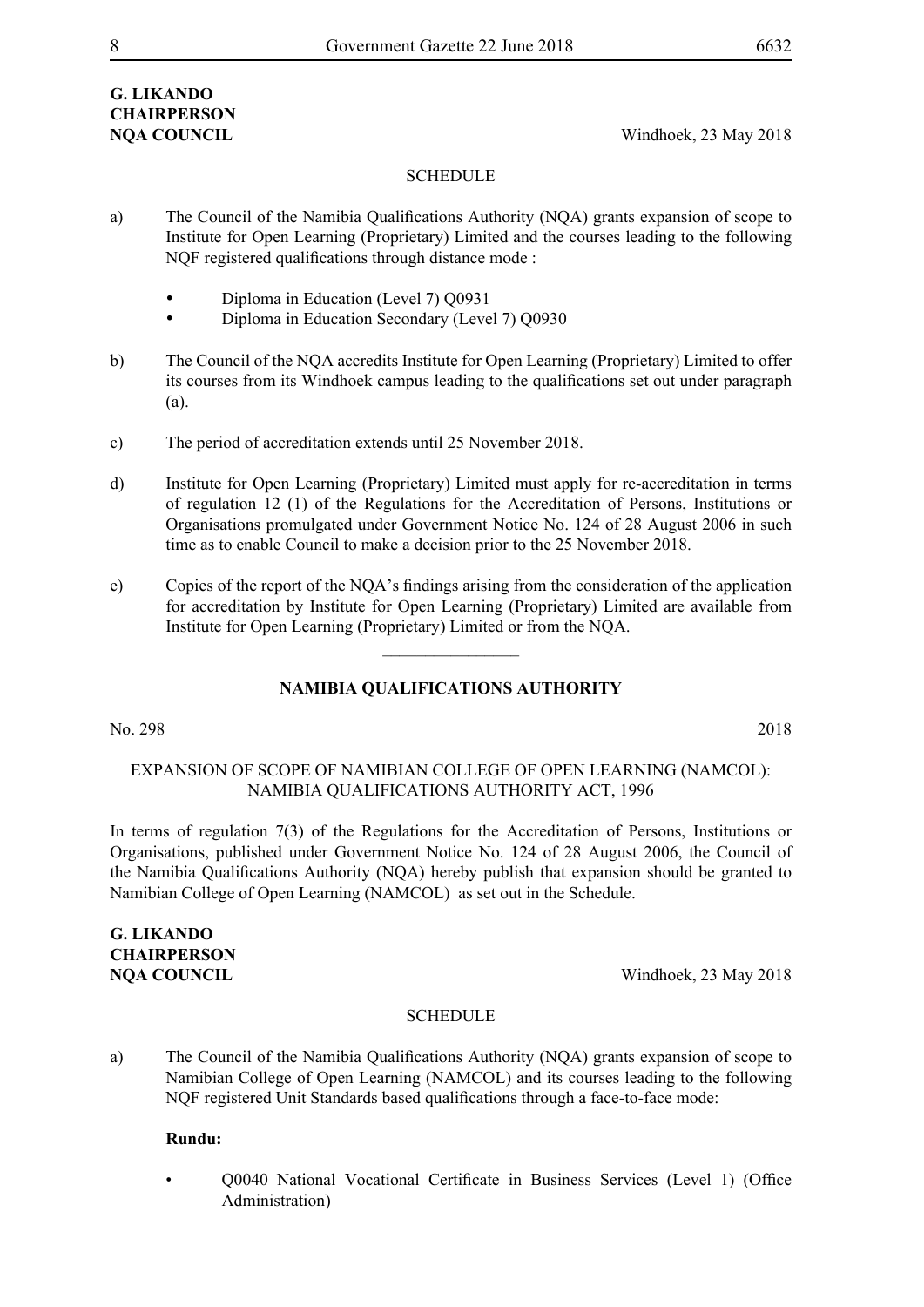- Q0041 National Vocational Certificate in Business Service (Level 2) (Office Administration)
- b) The Council of the Namibia Qualifications Authority (NQA) grants expansion of scope to NAMCOL and the following qualification through a distance mode:
- O0886 Certificate in Community-Based Work and Children and Youth (Level 4)
- c) The Council of the NQA accredits Namibian College of Open Learning (NAMCOL) to offer its courses from its Rundu site leading to the qualifications set out under paragraph (a).
- d) The period of accreditation extends until 27 May 2018.
- e) Namibian College of Open Learning must apply for re-accreditation in terms of regulation 12 (1) of the Regulations for the Accreditation of Persons, Institutions or Organisations promulgated under Government Notice No. 124 of 28 August 2006 in such time as to enable Council to make a decision prior to the 27 May 2018.
- f) Copies of the report of the NQA's findings arising from the consideration of the application for accreditation by Namibian College of Open Learning (NAMCOL) are available from Namibian College of Open Learning (NAMCOL) or from the NQA.

 $\overline{\phantom{a}}$  , where  $\overline{\phantom{a}}$ 

#### **NAMIBIA QUALIFICATIONS AUTHORITY**

No. 299 2018

#### Expansion of Scope of International University of Management: Namibia Qualifications Authority Act, 1996

In terms of regulation 7(3) of the Regulations for the Accreditation of Persons, Institutions or Organisations, published under Government Notice No. 124 of 28 August 2006, the Council of the Namibia Qualifications Authority (NQA) hereby publish that expansion should be granted to International University of Management as set out in the Schedule.

### **G. Likando Chairperson**

**NOA COUNCIL** Windhoek, 23 May 2018

- a) The Council of the Namibia Qualifications Authority (NQA) grants expansion of scope to International University of Management and its courses leading to the following NQF registered qualifications through face-to-face mode:
	- Q0871 Postgraduate Diploma in Education (Level 8)
	- Q1011 Certificate in Business Information Systems (Level 5)
	- Q1012 Diploma in Business Information Systems (Level 6)
	- **Q1013 Bachelor of Science in Business Information Systems Level 7**
	- Q1026 Bachelor of Science in Business Information Systems Honours Level 8
	- O1030 Bachelor of HIV/AIDS Management Level 7
	- Q1031 Bachelor of HIV/AIDS Management Honours Level 8
	- Q1022 Certificate in Marketing Management (Level 5)
	- O1023 Diploma in Marketing Management (Level 6)
	- Q1024 Bachelor of Marketing Management Level 7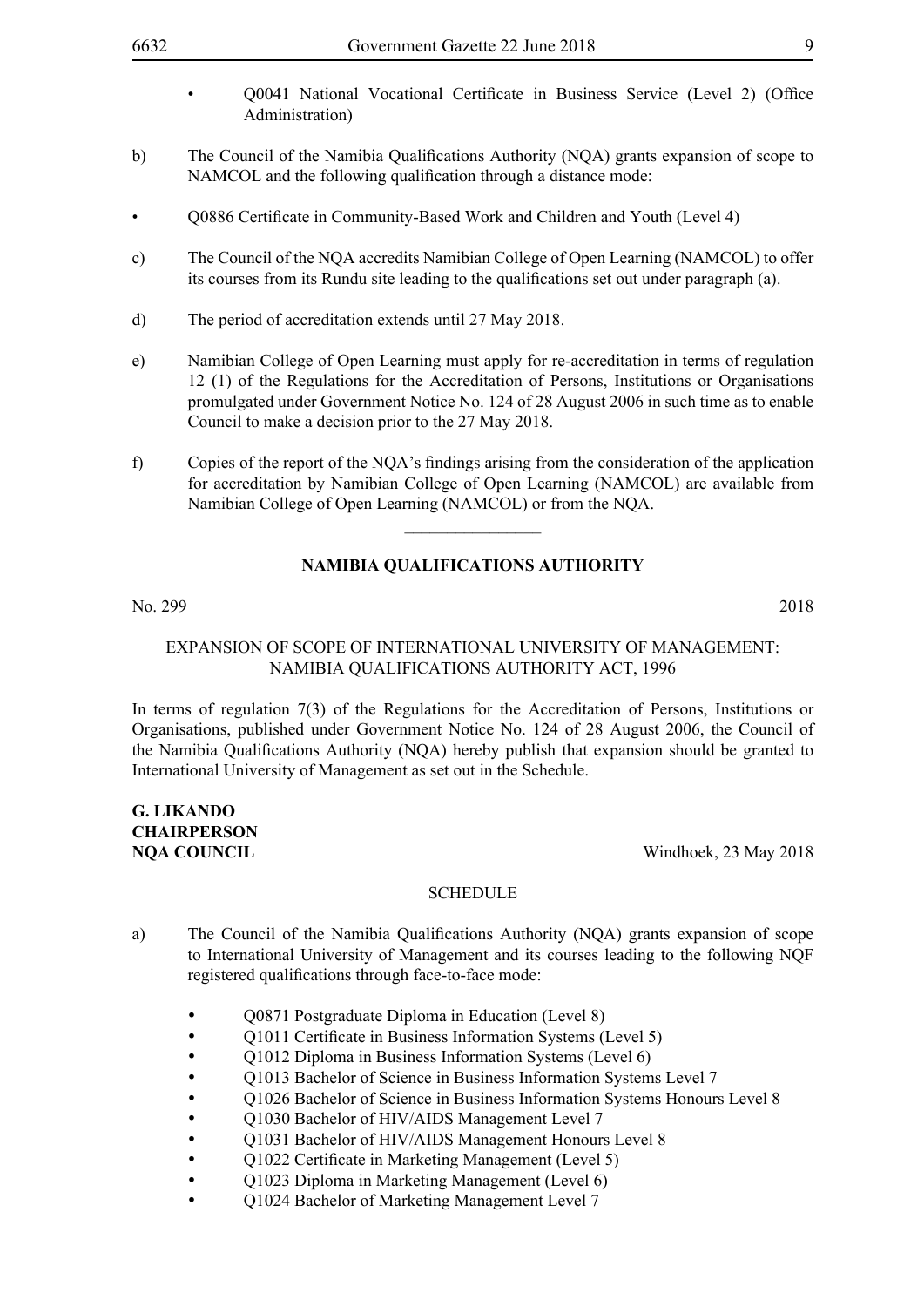- **Q1025 Bachelor of Marketing Management Honours Level 8**
- Q1001 Postgraduate Diploma in Finance Management (Level 8)
- Q1009 Bachelor of Science in Software Development Level 7
- O1010 Bachelor of Science in Software Development Honours Level 8
- b) The Council of the NQA accredits International University of Management to offer its courses from its Walvis Bay campus leading to the qualifications set out under paragraph (a).
- c) The period of accreditation extends until 28 March 2021.
- d) International University of Management must apply for re-accreditation in terms of regulation 12 (1) of the Regulations for the Accreditation of Persons, Institutions or Organisations promulgated under Government Notice No. 124 of 28 August 2006 in such time as to enable Council to make a decision prior to the 28 March 2021.
- e) Copies of the report of the NQA's findings arising from the consideration of the application for accreditation by International University of Management are available International University of Management or from the NQA.

#### **NAMIBIA QUALIFICATIONS AUTHORITY**

No. 300 2018

#### Expansion of Scope of Anistémi College and Training Centre: Namibia Qualifications Authority Act, 1996

In terms of regulation 7(3) of the Regulations for the Accreditation of Persons, Institutions or Organisations, published under Government Notice No. 124 of 28 August 2006, the Council of the Namibia Qualifications Authority (NQA) hereby publish that expansion should be granted to Anistémi College and Training Centre as set out in the Schedule.

### **G. Likando Chairperson**

**NOA COUNCIL** Windhoek, 23 May 2018

- a) The Council of the Namibia Qualifications Authority (NQA) grants expansion of scope to Anistémi College and Training Centre and its courses leading to the following NQF registered Unit Standards based qualifications through face-to-face mode :
	- Q0030 National Vocational Certificate in Information Communication Technology (Level 1) (Computing Fundamentals)
	- Q0040 National Vocational Certificate in Business Services (Level 1) (Office Administration)
	- Q0041 National Vocational Certificate in Business Services (Level 2) (Office Administration)
	- Q0042 National Vocational Certificate in Business Services (Level 3) (Office Administration)
	- O00701 National Vocational Certificate in Hospitality and Tourism (Level 3) (Core Commercial Cookery Skills)
- b) The Council of the NQA accredits Anistémi College and Training Centre to offer its courses from its Usakos site leading to the qualifications set out under paragraph (a).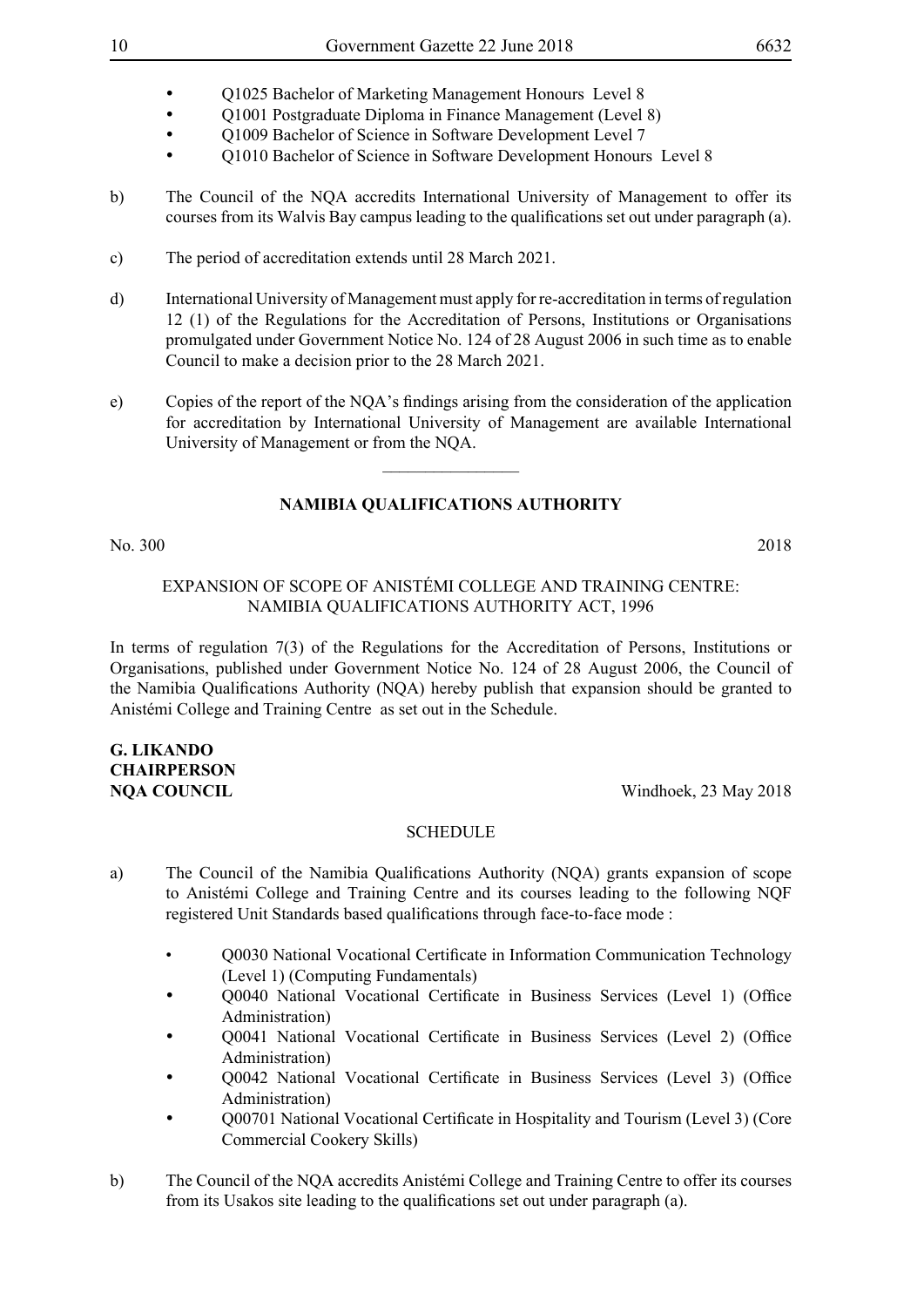- c) The period of accreditation extends until 23 November 2019.
- d) Anistémi College and Training Centre must apply for re-accreditation in terms of regulation 12 (1) of the Regulations for the Accreditation of Persons, Institutions or Organisations promulgated under Government Notice No. 124 of 28 August 2006 in such time as to enable Council to make a decision prior to the 23 November 2019.
- e) Copies of the report of the NQA's findings arising from the consideration of the application for accreditation by Anistémi College and Training Centre are available from Anistémi College and Training Centre or from the NQA.

#### **NAMIBIA QUALIFICATIONS AUTHORITY**

No. 301 2018

#### Expansion of Scope of International University of Management: Namibia Qualifications Authority Act, 1996

In terms of regulation 7(3) of the Regulations for the Accreditation of Persons, Institutions or Organisations, published under Government Notice No. 124 of 28 August 2006, the Council of the Namibia Qualifications Authority (NQA) hereby publish that expansion should be granted to International University of Management as set out in the Schedule.

### **G. Likando Chairperson**

**NQA COUNCIL** Windhoek, 23 May 2018

- a) The Council of the Namibia Qualifications Authority (NQA) grants expansion of scope to International University of Management and its courses leading to the following NQF registered qualifications through face-to-face mode:
	- • Q0871 Postgraduate Diploma in Education (Level 8)
	- • Q0476 Master of Education-Educational Leadership, Management and Policy Level 9
	- Q0477 Master in Public Policy and Management Level 9
	- Q1011 Certificate in Business Information Systems (Level 5)
	- O1012 Diploma in Business Information Systems (Level 6)
	- O1013 Bachelor of Science in Business Information Systems Level 7
	- Q1026 Bachelor of Science in Business Information Systems Honours Level 8
	- Q1030 Bachelor of HIV/AIDS Management Level 7
	- Q1031 Bachelor of HIV/AIDS Management Honours Level 8
	- Q1022 Certificate in Marketing Management (Level 5)
	- Q1023 Diploma in Marketing Management (Level 6)
	- Q1024 Bachelor of Marketing Management Level 7
	- **Q1025 Bachelor of Marketing Management Honours Level 8**
	- Q1001 Postgraduate Diploma in Finance Management (Level 8)
	- Q1009 Bachelor of Science in Software Development Level 7
	- Q1010 Bachelor of Science in Software Development Honours Level 8
- b) The Council of the NQA accredits International University of Management to offer its courses from its Ongwediva campus leading to the qualifications set out under paragraph (a).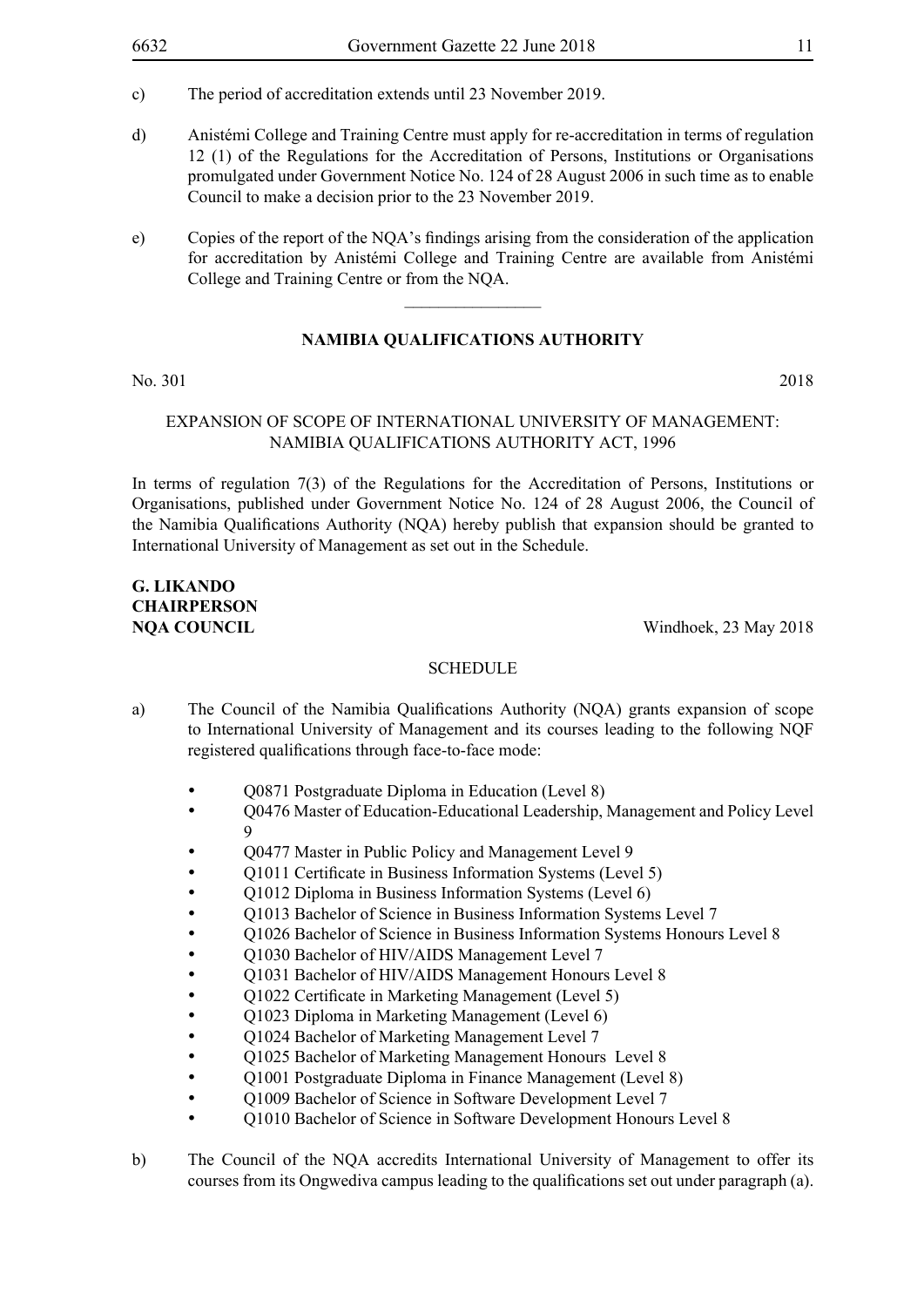- c) The period of accreditation extends until 28 March 2021.
- d) International University of Management must apply for re-accreditation in terms of regulation 12 (1) of the Regulations for the Accreditation of Persons, Institutions or Organisations promulgated under Government Notice No. 124 of 28 August 2006 in such time as to enable Council to make a decision prior to the 28 March 2021.
- e) Copies of the report of the NQA's findings arising from the consideration of the application for accreditation by International University of Management are available International University of Management or from the NQA.

#### **NAMIBIA QUALIFICATIONS AUTHORITY**

No. 302 2018

#### Expansion of Scope of International University of Management: Namibia Qualifications Authority Act, 1996

In terms of regulation 7(3) of the Regulations for the Accreditation of Persons, Institutions or Organisations, published under Government Notice No. 124 of 28 August 2006, the Council of the Namibia Qualifications Authority (NQA) hereby publish that expansion should be granted to International University of Management as set out in the Schedule.

## **G. Likando Chairperson**

**NQA COUNCIL** Windhoek, 23 May 2018

- a) The Council of the Namibia Qualifications Authority (NQA) grants expansion of scope to International University of Management and its courses leading to the following NQF registered qualifications through face-to-face mode:
	- Q0871 Postgraduate Diploma in Education (Level 8)
	- Q0962 Postgraduate Diploma in Higher Education (Level 8)
	- Q0476 Master of Education-Educational Leadership, Management and Policy Level  $\overline{Q}$
	- Q0963 Doctor of Philosophy in Education Level 10
	- O0477 Master in Public Policy and Management Level 9
	- Q1011 Certificate in Business Information Systems (Level 5)
	- Q1012 Diploma in Business Information Systems (Level 6)
	- Q1013 Bachelor of Science in Business Information Systems Level 7
	- Q1026 Bachelor of Science in Business Information Systems Honours Level 8
	- Q1030 Bachelor of HIV/AIDS Management Level 7
	- Q1031 Bachelor of HIV/AIDS Management Honours Level 8
	- Q1022 Certificate in Marketing Management (Level 5)
	- O1023 Diploma in Marketing Management (Level 6)
	- Q1024 Bachelor of Marketing Management Level 7
	- Q1025 Bachelor of Marketing Management Honours Level 8
	- Q1007 Bachelor in Accounting Honours Level 8
	- Q1001 Postgraduate Diploma in Finance Management Level 8
	- Q1009 Bachelor of Science in Software Development Level 7
	- O1010 Bachelor of Science in Software Development Honours Level 8
	- Q0965 Doctor of Philosophy in Business Administration Level 10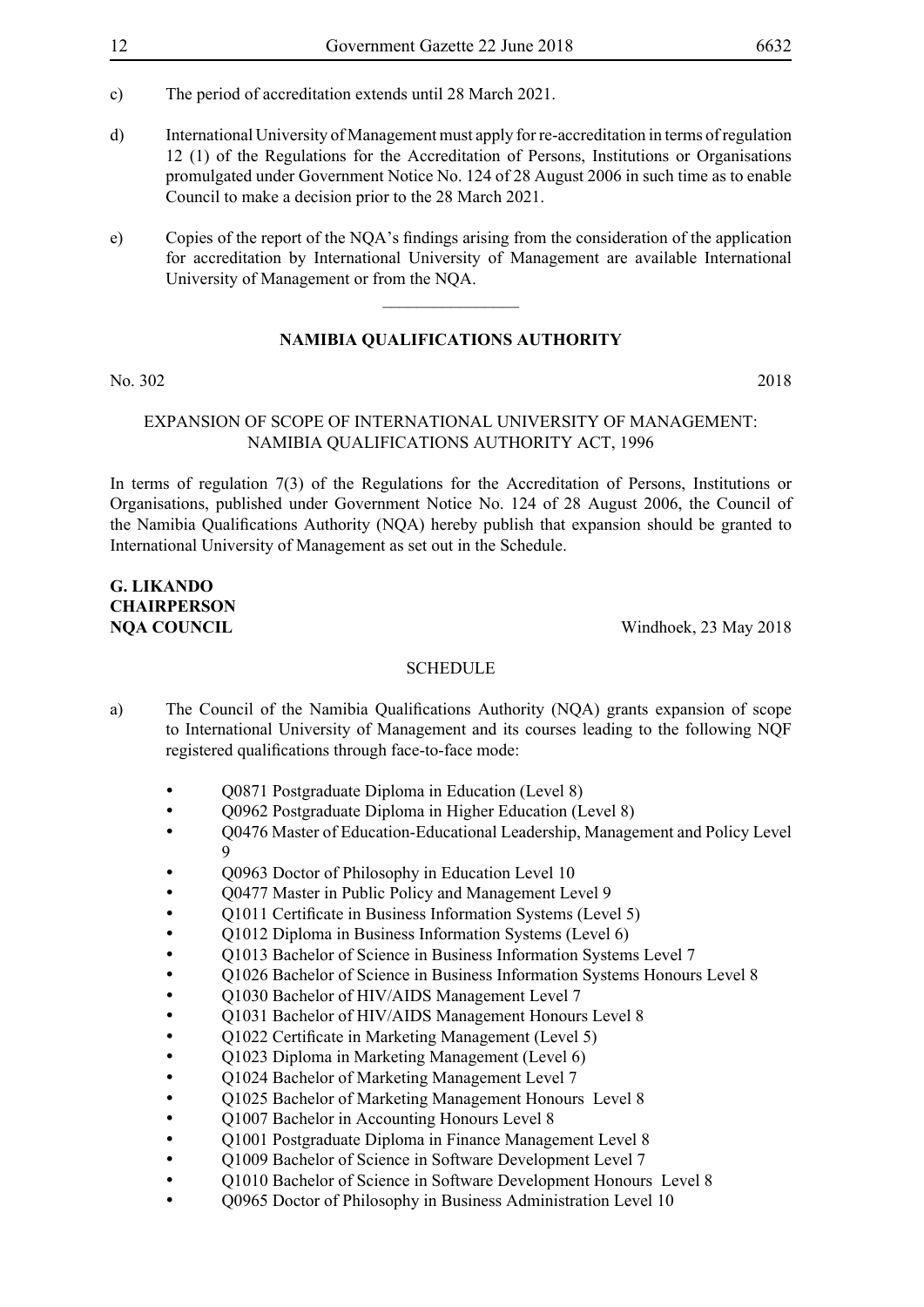- b) The Council of the NQA accredits International University of Management to offer its courses from its Dorado Park campus leading to the qualifications set out under paragraph (a).
- c) The period of accreditation extends until 28 March 2021.
- d) International University of Management must apply for re-accreditation in terms of regulation 12 (1) of the Regulations for the Accreditation of Persons, Institutions or Organisations promulgated under Government Notice No. 124 of 28 August 2006 in such time as to enable Council to make a decision prior to the 28 March 2021.
- e) Copies of the report of the NQA's findings arising from the consideration of the application for accreditation by International University of Management are available International University of Management or from the NQA.

 $\frac{1}{2}$ 

#### No. 303 2018

#### Expansion of Scope of International University of Management: Namibia Qualifications Authority Act, 1996

In terms of regulation 7(3) of the Regulations for the Accreditation of Persons, Institutions or Organisations, published under Government Notice No. 124 of 28 August 2006, the Council of the Namibia Qualifications Authority (NQA) hereby publish that expansion should be granted to International University of Management as set out in the Schedule.

### **G. Likando Chairperson**

**NOA COUNCIL** Windhoek, 23 May 2018

- a) The Council of the Namibia Qualifications Authority (NQA) grants expansion of scope to International University of Management and its courses leading to the following NQF registered qualifications through face-to-face mode:
	- Q0871 Postgraduate Diploma in Education (Level 8)
	- O1011 Certificate in Business Information Systems (Level 5)
	- O1012 Diploma in Business Information Systems (Level 6)
	- Q1030 Bachelor of HIV/AIDS Management Level 7
	- Q1031 Bachelor of HIV/AIDS Management Honours Level 8
	- Q1022 Certificate in Marketing Management (Level 5)
	- Q1023 Diploma in Marketing Management (Level 6)
	- Q1024 Bachelor of Marketing Management Level 7
	- Q1025 Bachelor of Marketing Management Honours Level 8
- b) The Council of the NQA accredits International University of Management to offer its courses from its Nkurenkuru campus leading to the qualifications set out under paragraph (a).
- c) The period of accreditation extends until 28 March 2021.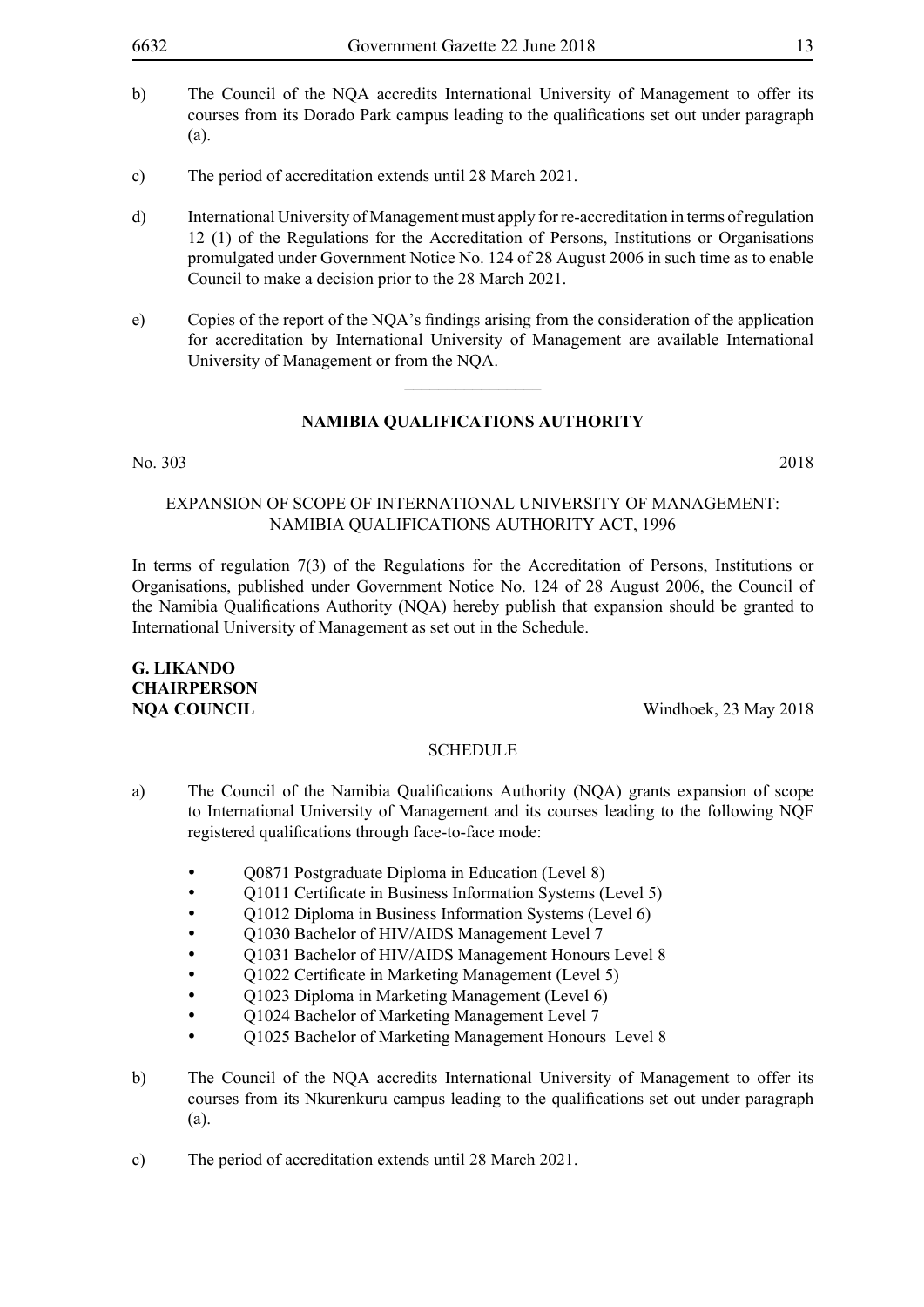- d) International University of Management must apply for re-accreditation in terms of regulation 12 (1) of the Regulations for the Accreditation of Persons, Institutions or Organisations promulgated under Government Notice No. 124 of 28 August 2006 in such time as to enable Council to make a decision prior to the 28 March 2021.
- e) Copies of the report of the NQA's findings arising from the consideration of the application for accreditation by International University of Management are available International University of Management or from the NQA.

 $\overline{\phantom{a}}$  , where  $\overline{\phantom{a}}$ 

#### No. 304 2018

#### Expansion of Scope of Tulipohamba Training and Assessment Institute: Namibia Qualifications Authority Act, 1996

In terms of regulation 7(3) of the Regulations for the Accreditation of Persons, Institutions or Organisations, published under Government Notice No. 124 of 28 August 2006, the Council of the Namibia Qualifications Authority (NQA) hereby publish that expansion should be granted to Tulipohamba Training and Assessment Institute as set out in the Schedule.

### **G. Likando Chairperson**

**NQA COUNCIL** Windhoek, 23 May 2018

#### **SCHEDULE**

- a) The Council of the Namibia Qualifications Authority (NQA) grants expansion of scope to Tulipohamba Training and Assessment Institute and its courses leading to the following NQF registered qualifications through a face-face mode:
	- Q0936 Certificate in Dental Surgery Assisting (Level 4)
	- Q0932 Diploma in Occupational Health and Safety (Level 6)
	- • Q0933 Diploma in Community Health Education (Level 6)
	- • Q0934 Diploma in Health Care Service Management (Level 6)
	- • Q0935 Diploma in Counselling (Level 6)
- b) The Council of the NQA accredits Tulipohamba Training and Assessment Institute to offer its courses from its Windhoek site situated at 25 Kallie Roodt Street, Northern Industry leading to the qualifications set out under paragraph (a).
- c) The period of accreditation extends until 23 November 2019.
- d) Tulipohamba Training and Assessment Institute must apply for re-accreditation in terms of regulation 12 (1) of the Regulations for the Accreditation of Persons, Institutions or Organisations promulgated under Government Notice No. 124 of 28 August 2006 in such time as to enable Council to make a decision prior to the 23 November 2019.
- e) Copies of the report of the NQA's findings arising from the consideration of the application for accreditation by Tulipohamba Training and Assessment Institute are available from Tulipohamba Training and Assessment Institute or from the NQA.

 $\frac{1}{2}$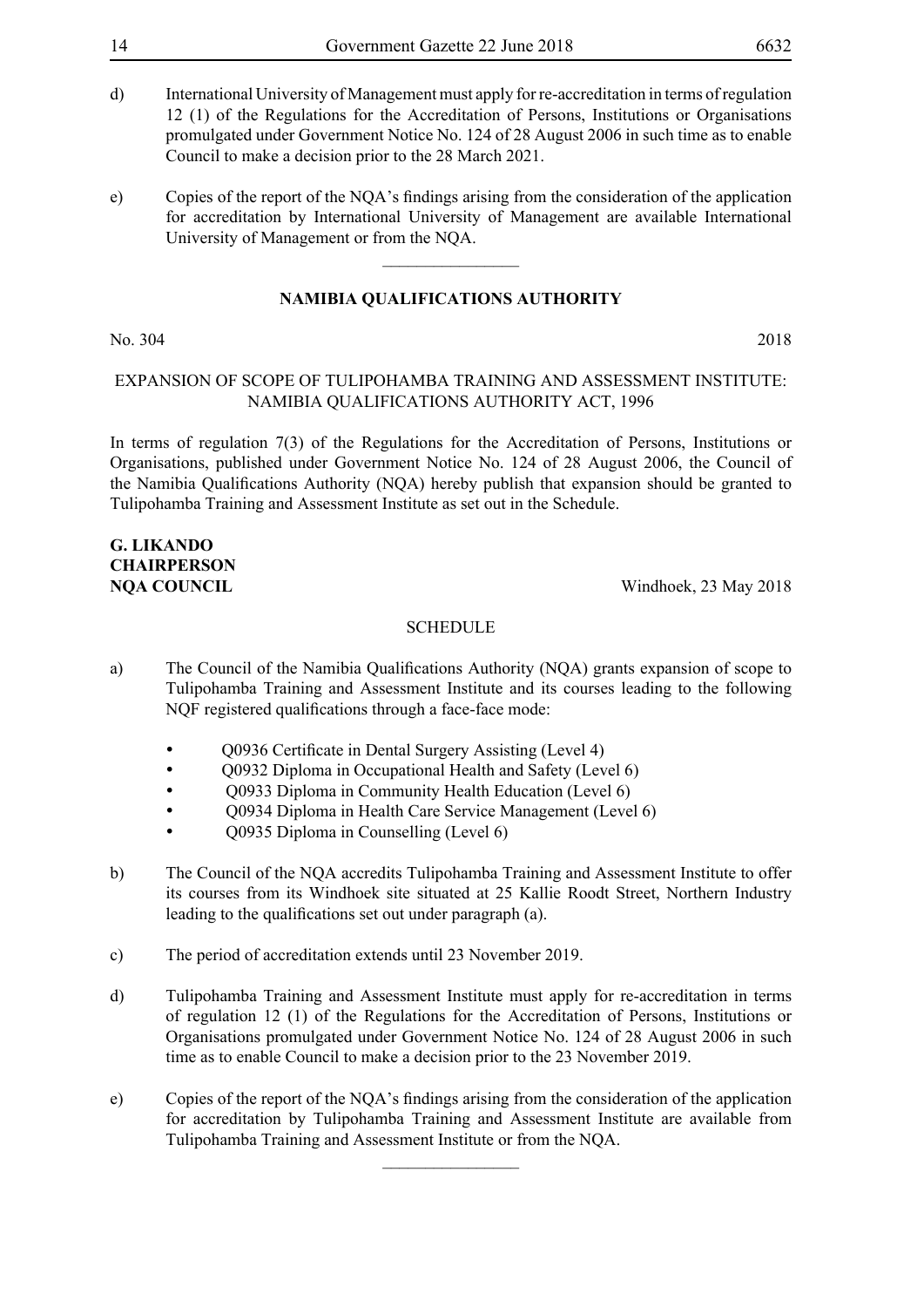No. 305 2018

#### Re-Accreditation of Philippi Trust Namibia: Namibia Qualifications Authority Act, 1996

In terms of regulation 7(3) of the Regulations for the Accreditation of Persons, Institutions or Organisations, published under Government Notice No. 124 of 28 August 2006, the Council of the Namibia Qualifications Authority (NQA) hereby publish that re-accreditation should be granted to Philippi Trust Namibia as set out in the Schedule.

### **G. Likando Chairperson**

**NQA COUNCIL** Windhoek, 23 May 2018

#### **SCHEDULE**

- a) The Council of the Namibia Qualifications Authority (NQA) accredits Philippi Trust Namibia and the following NQF registered Unit Standards based qualifications and the unit standards through face-to-face mode:
	- Q0202 National Certificate in Counselling Services (Level 3) (Community Counselling)
	- Q0201 National Diploma in Counselling Services (Level 6) (Counselling Supervision)
	- Unit ID 916 Engage in Counselling with people on HIV and AIDS (Unit Standard)
	- Unit ID 928 Perform Counselling supervision and develop staff (Unit Standard)
- b) The Council of the NQA accredits Philippi Trust Namibia to offer its courses from its site situated at Erf 7693 Ara Street, Dorado Park, Windhoek for a period of three (3) years, leading to the qualifications set out under paragraph (a).
- c) The period of accreditation extends until 28 March 2021.
- d) Philippi Trust Namibia must apply for re-accreditation in terms of regulation 12 (1) of the Regulations for the Accreditation of Persons, Institutions or Organisations promulgated under Government Notice No. 124 of 28 August 2006 in such time as to enable Council to make a decision prior to the 28 March 2021.
- e) Copies of the report of the NQA's findings arising from the consideration of the application for accreditation by Philippi Trust Namibia are available from Philippi Trust Namibia or from the NQA.

 $\overline{\phantom{a}}$  , where  $\overline{\phantom{a}}$ 

#### **NAMIBIA QUALIFICATIONS AUTHORITY**

No. 306 2018

#### Re-Accreditation of Okakarara Vocational Training Centre (OVTC): Namibia Qualifications Authority Act, 1996

In terms of regulation 7(3) of the Regulations for the Accreditation of Persons, Institutions or Organisations, published under Government Notice No. 124 of 28 August 2006, the Council of the Namibia Qualifications Authority (NQA) hereby publish that re-accreditation should be granted to Okakarara Vocational Training Centre (OVTC) as set out in the Schedule.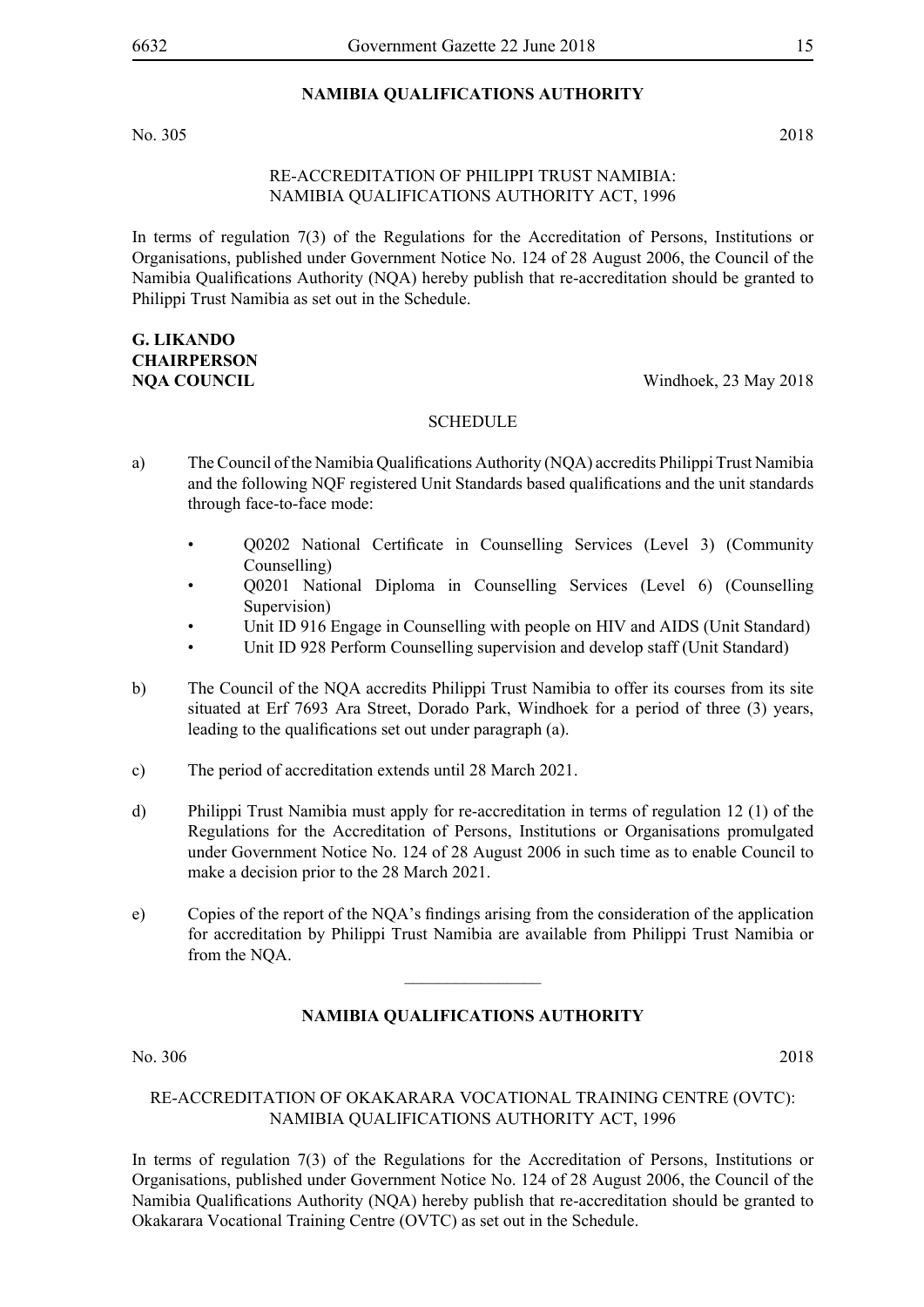### **G. Likando Chairperson**

**NOA COUNCIL** Windhoek, 23 May 2018

- a) The Council of the Namibia Qualifications Authority (NQA) accredits Okakarara Vocational Training Centre (OVTC) and its courses leading to the following NQF registered Unit Standards based qualifications through face-to-face mode:
	- • Q0022 National Vocational Certificate in General Construction (Level 1) (Bricklaying)
	- Q0023 National Vocational Certificate in General Construction (Level 2) (Bricklaying and Plastering)
	- Q0024 National Vocational Certificate in General Construction (Level 3) (Bricklaying and Plastering)
	- • Q0040 National Vocational Certificate in Business Services (Level 1) (Office Administration)
	- • Q0041 National Vocational Certificate in Business Services (Level 2) (Office Administration)
	- Q0042 National Vocational Certificate in Business Services (Level 3) (Office Administration)
	- • Q0044 National Vocational Certificate in General Construction (Level 1) (Plumbing)
	- • Q0045 National Vocational Certificate in General Construction (Level 2) (Plumbing)
	- • Q0046 National Vocational Certificate in General Construction (Level 3) (Plumbing)
	- Q0035 National Vocational Certificate in Metal Fabrication (Level 1) (Mechanical Engineering)
	- Q0036 National Vocational Certificate in Metal Fabrication (Level 2)
	- Q0037 National Vocational Certificate in Metal Fabrication (Level 3) (Boilermaking)
	- Q0001 National Vocational Certificate in Hospitality and Tourism (Level 2) (Front Office Operations)
	- • Q0008 National Vocational Certificate in Hospitality and Tourism (Level 3) (Front Office Operations)
	- Q0018 National Vocational Certificate in Automotive Engineering (Level 1) (Automotive Mechanics)
	- O0019 National Vocational Certificate in Automotive Engineering (Level 2) (Automotive Mechanics)
	- Q0020 National Vocational Certificate in Automotive Engineering (Level 3) (Automotive Mechanics)
	- • Q0026 National Vocational Certificate in Clothing Production (Level 1) (Domestic)
	- • Q0027 National Vocational Certificate in Clothing Production (Level 2) (Industrial)
	- • Q0028 National Vocational Certificate in Clothing Production (Level 3) (Industrial)
- b) The Council of the Namibia Qualifications Authority (NQA) accredits Okakarara Vocational Training Centre (OVTC) and its courses leading to the following non-NQF registered Modular qualifications (awarded by NTA) through face-to-face mode:
	- National Vocational Certificate in Electrical General Level 1
	- National Vocational Certificate in Electrical General Level 2
	- National Vocational Certificate in Electrical General Level 3
	- National Vocational Certificate in Carpentry and Joinery Level 1
	- National Vocational Certificate in Carpentry and Joinery Level 2
	- National Vocational Certificate in Carpentry and Joinery Level 3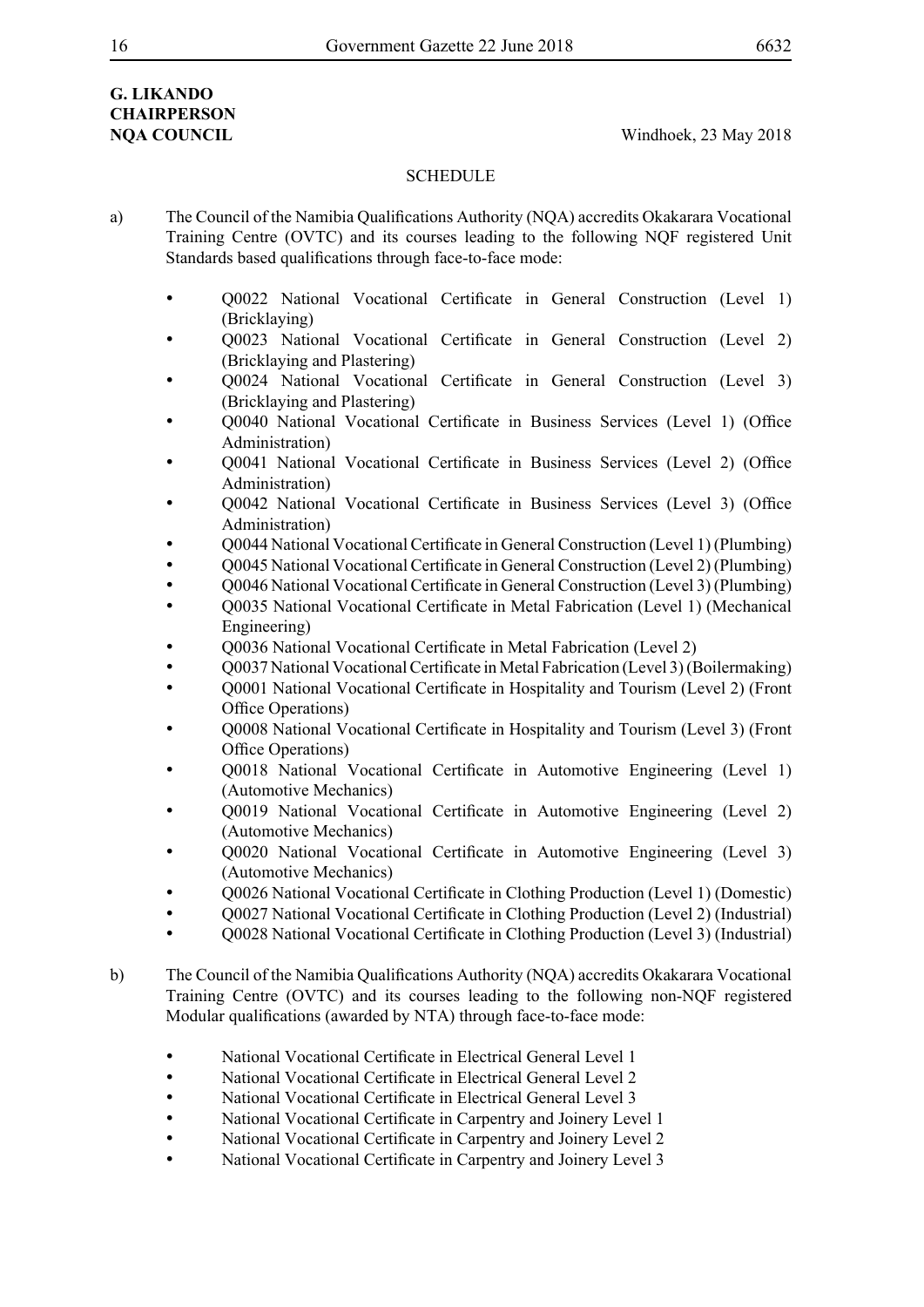- c) The Council of the NQA accredits Okakarara Vocational Training Centre (OVTC) to offer its courses from its site situated its Okakarara Vocational Training Centre (OVTC) for a period of three (3) years, leading to the qualifications set out under paragraph (a and b).
- d) The period of accreditation extends until 28 March 2021.
- e) Okakarara Vocational Training Centre (OVTC) must apply for re-accreditation in terms of regulation 12 (1) of the Regulations for the Accreditation of Persons, Institutions or Organisations promulgated under Government Notice No. 124 of 28 August 2006 in such time as to enable Council to make a decision prior to the 28 March 2021.
- f) Copies of the report of the NQA's findings arising from the consideration of the application for accreditation by Okakarara Vocational Training Centre (OVTC) are available from Okakarara Vocational Training Centre (OVTC) or from the NQA.

 $\frac{1}{2}$ 

#### No. 307 2018

#### Re-Accreditation of Frameworks Africa Consultancy CC: Namibia Qualifications Authority Act, 1996

In terms of regulation 7(3) of the Regulations for the Accreditation of Persons, Institutions or Organisations, published under Government Notice No. 124 of 28 August 2006, the Council of the Namibia Qualifications Authority (NQA) hereby publish that re-accreditation should be granted to Frameworks Africa Consultancy CC as set out in the Schedule.

### **G. Likando Chairperson**

**NOA COUNCIL** Windhoek, 23 May 2018

- a) The Council of the Namibia Qualifications Authority (NQA) accredits Frameworks Africa Consultancy CC and its courses leading to the following NQF registered Unit Standards based qualifications through face-to-face mode:
	- Unit ID:336 Assess candidates against unit standards Level 4
	- Unit ID:337 Assess candidates against performance standards Level 4
	- Unit No:338 Design formative assessment tasks based on the requirements of unit standards Level 4
	- Unit ID:339 Design summative assessments based on unit standards Level 5
	- Unit ID:498 Moderate standards-based assessment Level 5
	- Unit ID:499 Moderate examination-based assessments and associated continuous assessment components Level 5
	- Unit ID:800 Conduct moderation of competency-based assessments within the vocational education and training environment Level 6
- b) The Council of the NQA accredits Frameworks Africa Consultancy CC to offer its courses from its site situated at ERF 598, Black Rock Street, Rocky Crest, Windhoek site for a period of three (3) years, leading to the qualifications set out under paragraph (a).
- c) The period of accreditation extends until 28 March 2021.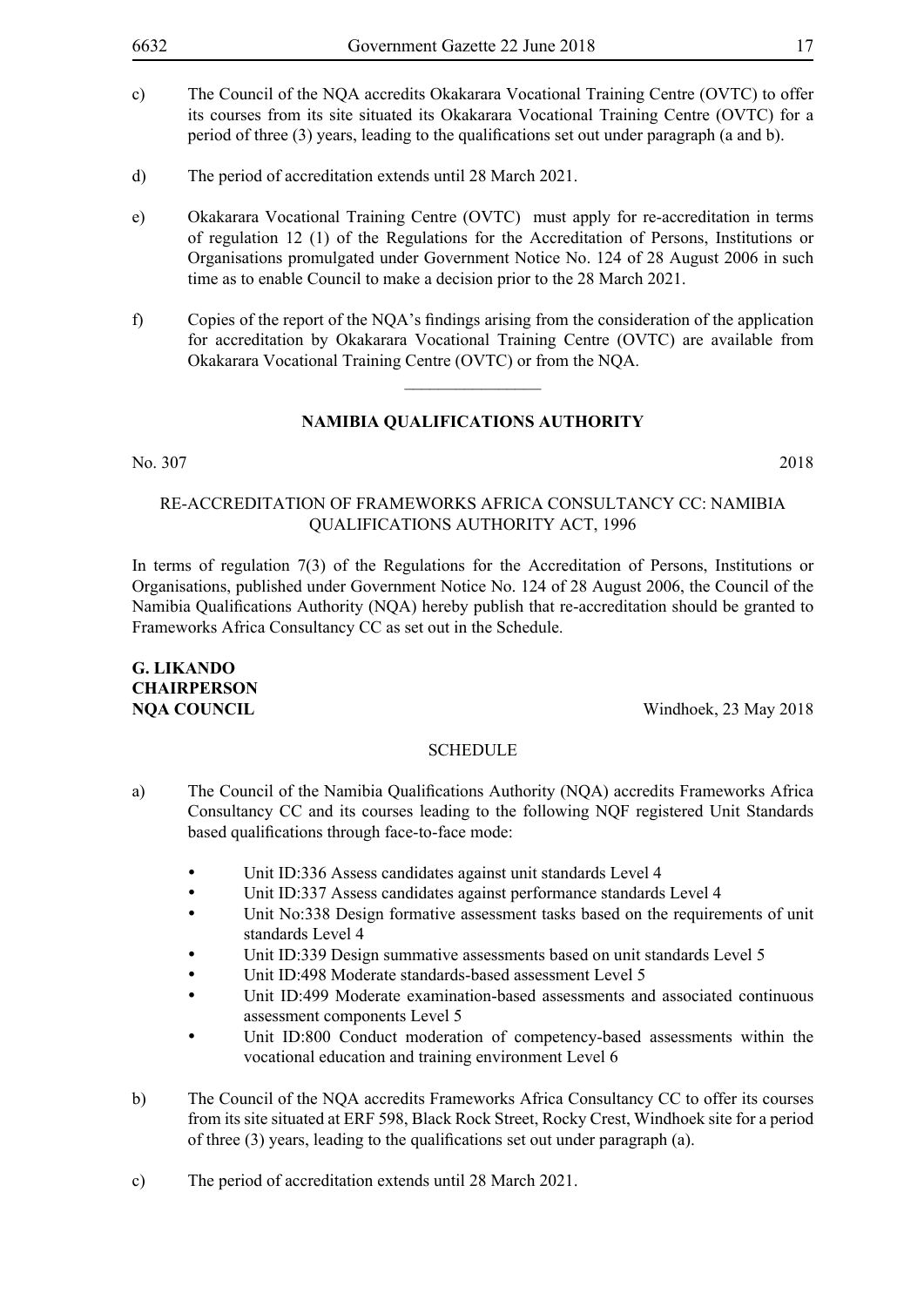- d) Frameworks Africa Consultancy CC must apply for re-accreditation in terms of regulation 12 (1) of the Regulations for the Accreditation of Persons, Institutions or Organisations promulgated under Government Notice No. 124 of 28 August 2006 in such time as to enable Council to make a decision prior to the 28 March 2021.
- e) Copies of the report of the NQA's findings arising from the consideration of the application for accreditation by Frameworks Africa Consultancy CC are available from Frameworks Africa Consultancy CC or from the NQA.

 $\overline{\phantom{a}}$  , where  $\overline{\phantom{a}}$ 

#### **NAMIBIA QUALIFICATIONS AUTHORITY**

#### No. 308 2018

#### Re-Accreditation of Eenhana Vocational Training Centre: Namibia Qualifications Authority Act, 1996

In terms of regulation 7(3) of the Regulations for the Accreditation of Persons, Institutions or Organisations, published under Government Notice No. 124 of 28 August 2006, the Council of the Namibia Qualifications Authority (NQA) hereby publish that re-accreditation should be granted to Eenhana Vocational Training Centre as set out in the Schedule.

### **G. Likando Chairperson**

**NOA COUNCIL** Windhoek, 23 May 2018

- a) The Council of the Namibia Qualifications Authority (NQA) accredits Eenhana Vocational Training Centre and its courses leading to the following NQF registered Unit Standards based qualifications through face-to-face mode:
	- Q0022 National Vocational Certificate in General Construction (Level 1) (Bricklaying)
	- Q0023 National Vocational Certificate in General Construction (Level 2) (Bricklaying and Plastering)
	- Q0024 National Vocational Certificate in General Construction (Level 3) (Bricklaying and Plastering)
	- Q0040 National Vocational Certificate in Business Services (Level 1) (Office Administration)
	- Q0041 National Vocational Certificate in Business Services (Level 2) (Office Administration)
	- Q0042 National Vocational Certificate in Business Services (Level 3) (Office Administration)
	- Q0031 National Vocational Certificate in Manufacturing (Level 1) (Joinery and Cabinet Making)
	- Q0032 National Vocational Certificate in Manufacturing (Level 2) (Joinery and Cabinet Making)
	- Q0033 National Vocational Certificate in Manufacturing (Level 3) (Joinery and Cabinet Making)
	- O0044 National Vocational Certificate in General Construction (Level 1) (Plumbing)
	- Q0045 National Vocational Certificate in General Construction (Level 2) (Plumbing)
	- Q0046 National Vocational Certificate in General Construction (Level 3) (Plumbing)
	- Q0035 National Vocational Certificate in Metal Fabrication (Level 1) (Mechanical Engineering)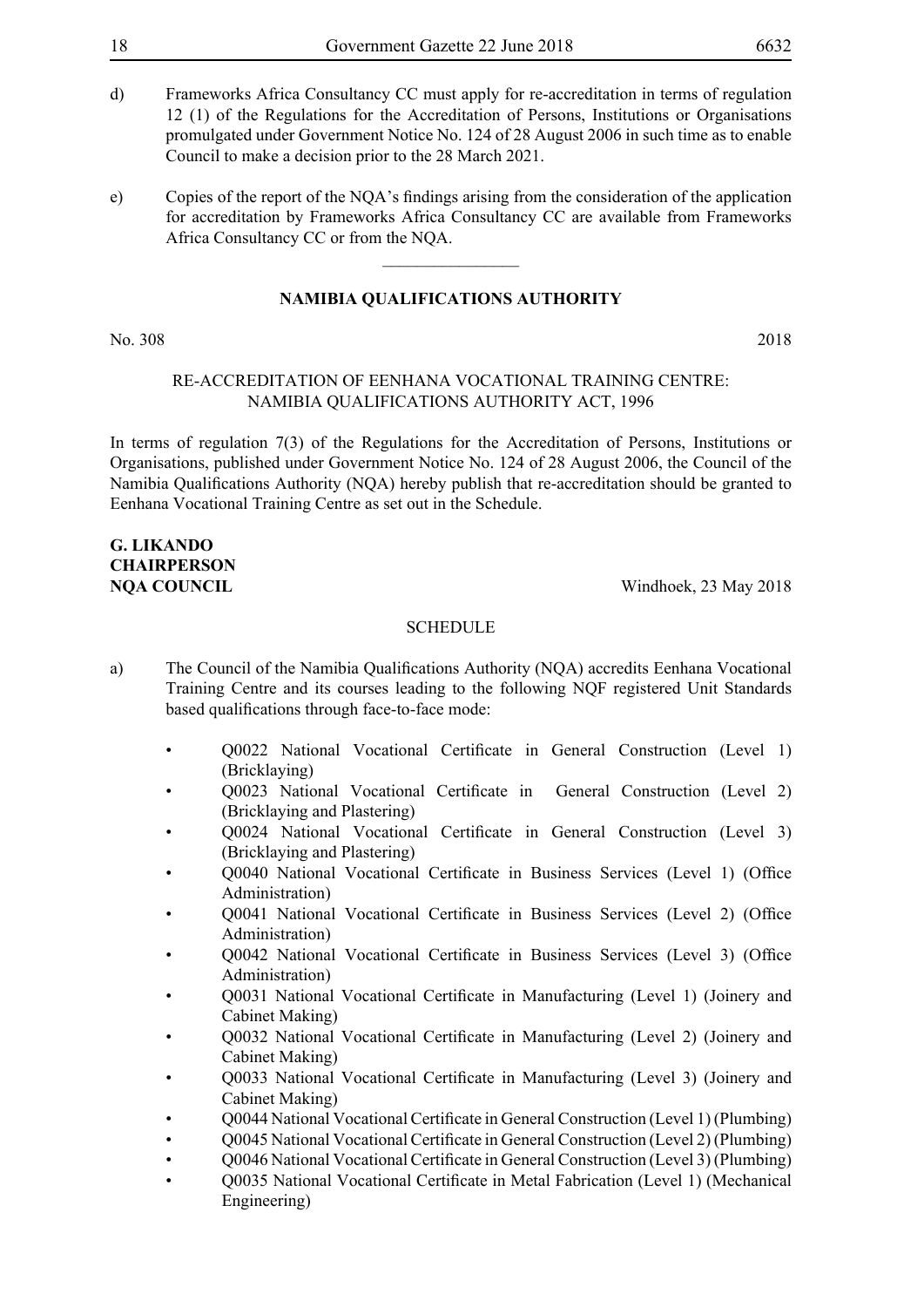- Q0037 National Vocational Certificate in Metal Fabrication (Level 3) (Boilermaking)
- b) The Council of the NQA accredits Eenhana Vocational Training Centre to offer its courses from its site situated in Eenhana in Ohangwena Region, Northern Namibia for a period of three (3) years, leading to the qualifications set out under paragraph (a).
- c) The period of accreditation extends until 28 March 2021.
- d) Eenhana Vocational Training Centre must apply for re-accreditation in terms of regulation 12 (1) of the Regulations for the Accreditation of Persons, Institutions or Organisations promulgated under Government Notice No. 124 of 28 August 2006 in such time as to enable Council to make a decision prior to the 28 March 2021.
- e) Copies of the report of the NQA's findings arising from the consideration of the application for accreditation by Eenhana Vocational Training Centre are available from Eenhana Vocational Training Centre or from the NQA.

 $\overline{\phantom{a}}$  , where  $\overline{\phantom{a}}$ 

No. 309 2018

#### Re-Accreditation of Development Aid from People to People (DAPP): Namibia Qualifications Authority Act, 1996

In terms of regulation 7(3) of the Regulations for the Accreditation of Persons, Institutions or Organisations, published under Government Notice No. 124 of 28 August 2006, the Council of the Namibia Qualifications Authority (NQA) hereby publish that re-accreditation should be granted to Development Aid from People to People (DAPP) as set out in the Schedule.

### **G. Likando Chairperson**

**NQA COUNCIL** Windhoek, 23 May 2018

- a) The Council of the Namibia Qualifications Authority (NQA) accredits Development Aid from People to People (DAPP) and its courses leading to the following NQF registered qualifications through face-to-face mode:
	- Q0040 National Vocational Certificate in Business Services (Level 1) (Office Administration)
	- Q0041 National Vocational Certificate in Business Services (Level 2) (Office Administration)
	- Q0042 National Vocational Certificate in Business Services (Level 3) (Office Administration)
	- Q0022 National Vocational Certificate in General Construction (Level 1) (Bricklaying)
	- Q0023 National Vocational Certificate in General Construction (Level 2) (Bricklaying and Plastering)
	- Q0024 National Vocational Certificate in General Construction (Level 3)
	- (Bricklaying and Plastering)
	- Q0857 National Vocational Certificate in Agriculture Crop Production and Horticulture (Level 2)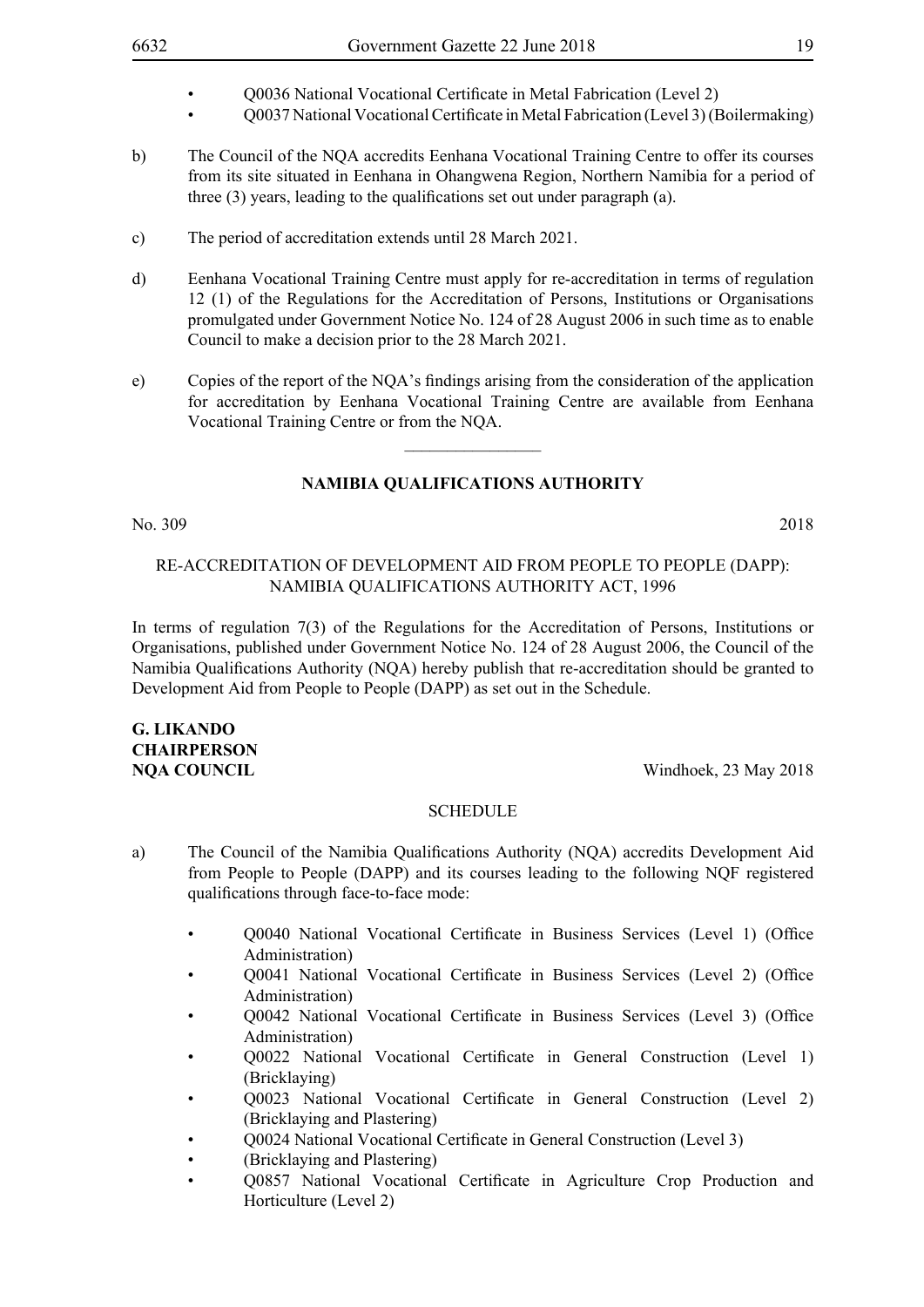- Q0854 National Vocational Certificate in Agriculture Crop Production and Horticulture (Level 3)
- Q0565 Diploma in Early Childhood Development (ECD) Teaching (Level 5)
- b) The Council of the NQA accredits Development Aid from People to People (DAPP) to offer its courses from its site situated at Onambelela, Outapi site for a period of three (3) years, leading to the qualifications set out under paragraph (a).
- c) The period of accreditation extends until 28 March 2021.
- d) Development Aid from People to People (DAPP) must apply for re-accreditation in terms of regulation 12 (1) of the Regulations for the Accreditation of Persons, Institutions or Organisations promulgated under Government Notice No. 124 of 28 August 2006 in such time as to enable Council to make a decision prior to the 28 March 2021.
- e) Copies of the report of the NQA's findings arising from the consideration of the application for accreditation by Development Aid from People to People (DAPP) are available from Development Aid from People to People (DAPP) or from the NQA.

 $\overline{\phantom{a}}$  , where  $\overline{\phantom{a}}$ 

#### **NAMIBIA QUALIFICATIONS AUTHORITY**

No. 310 2018

#### Re-Accreditation of Katutura Community College: Namibia Qualifications Authority Act, 1996

In terms of regulation 7(3) of the Regulations for the Accreditation of Persons, Institutions or Organisations, published under Government Notice No. 124 of 28 August 2006, the Council of the Namibia Qualifications Authority (NQA) hereby publish that re-accreditation should be granted to Katutura Community College as set out in the Schedule.

### **G. Likando Chairperson**

**NOA COUNCIL** Windhoek, 23 May 2018

- a) The Council of the Namibia Qualifications Authority (NQA) accredits Katutura Community College and its courses leading to the following NQF registered Unit Standards based qualifications through face-to-face mode:
	- Q0040 National Vocational Certificate in Business Services (Level 1) (Office Administration)
	- Q0041 National Vocational Certificate in Business Services (Level 2) (Office Administration)
	- Q0042 National Vocational Certificate in Business Services (Level 3) (Office Administration)
	- Q0030 National Vocational Certificate in Information Communication Technology (Level 1) (Computing Fundamentals)
- b) The Council of the NQA accredits Katutura Community College to offer its courses from its site situated in Windhoek for a period of three (3) years, leading to the qualifications set out under paragraph (a).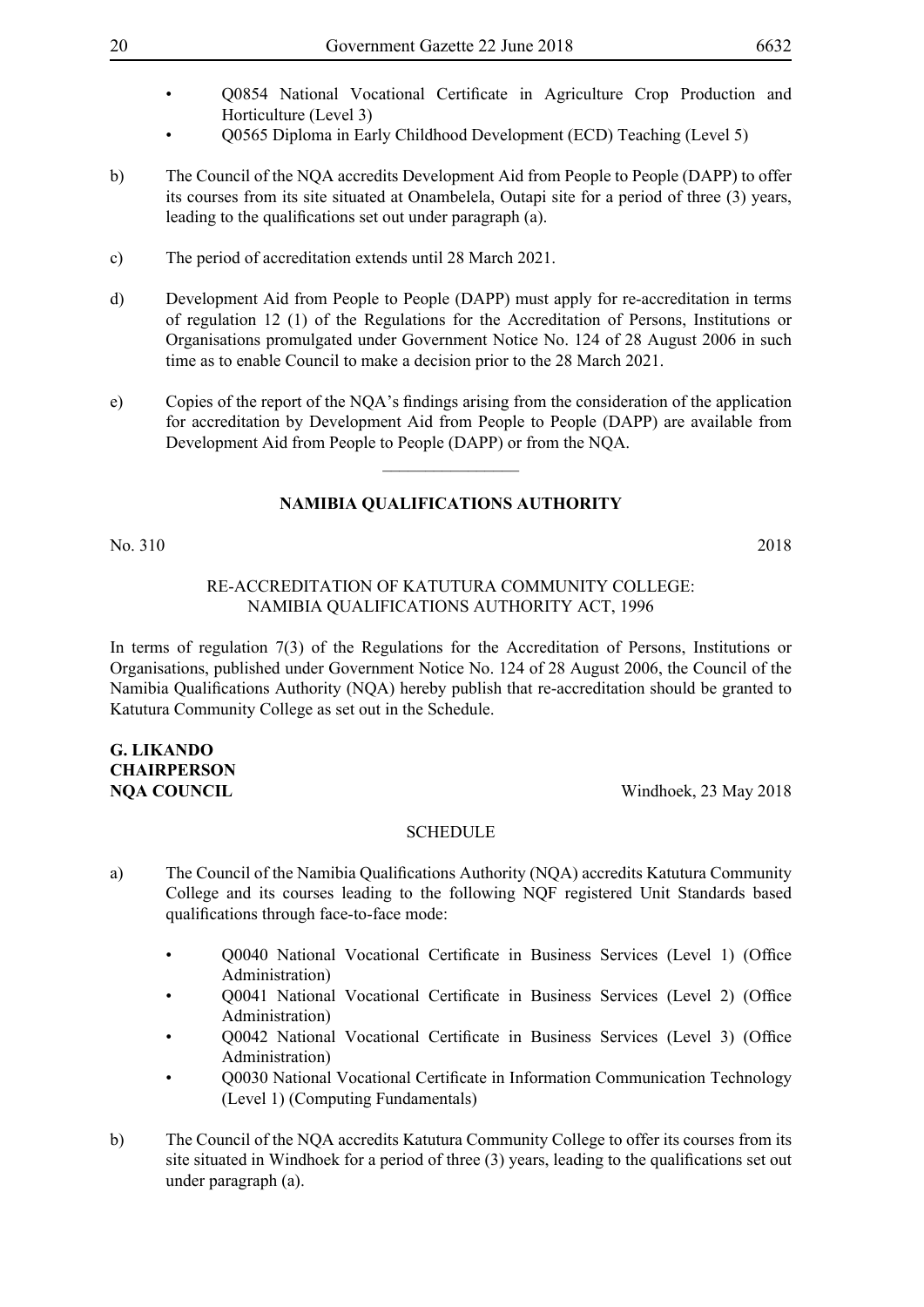- c) The period of accreditation extends until 28 March 2021.
- d) Katutura Community College must apply for re-accreditation in terms of regulation 12 (1) of the Regulations for the Accreditation of Persons, Institutions or Organisations promulgated under Government Notice No. 124 of 28 August 2006 in such time as to enable Council to make a decision prior to the 28 March 2021.
- e) Copies of the report of the NQA's findings arising from the consideration of the application for accreditation by Katutura Community College are available from Katutura Community College or from the NQA.

#### **NAMIBIA QUALIFICATIONS AUTHORITY**

No. 311 2018

#### Re-Accreditation of International Training College - Lingua: Namibia Qualifications Authority Act, 1996

In terms of regulation 7(3) of the Regulations for the Accreditation of Persons, Institutions or Organisations, published under Government Notice No. 124 of 28 August 2006, the Council of the Namibia Qualifications Authority (NQA) hereby publish that re-accreditation should be granted to International Training College - Lingua as set out in the Schedule.

### **G. Likando Chairperson**

**NQA COUNCIL** Windhoek, 23 May 2018

- a) The Council of the Namibia Qualifications Authority (NQA) accredits International Training College - Lingua and its courses leading to the following NQF registered qualifications through face-to-face and distance modes:
	- Q0174 Certificate in Accounting & Finance (Level 4)
	- Q0175 Diploma in Accounting & Finance (Level 6)
	- Q0176 Diploma in Accounting & Finance (Level 7)
	- Q0194 Certificate in Human Resource Management (Level 4)
	- Q0226 Diploma in Human Resource Management (Level 6)
	- Q0227 Diploma in Human Resource Management (Level 7)
	- Q0195 Certificate in Business Administration (Level 4)
	- Q0196 Diploma in Business Administration (Level 5)
	- Q0197 Diploma in Business Administration (Level 6)
	- Q0198 Certificate in Office Administration (Level 4)
	- Q0199 Diploma in Office Administration (Level 5)
	- Q0200 Diploma in Office Administration (Level 6)
	- O0180 Certificate in Information Technology (Level 4)
	- Q0181 Diploma in Information Technology (Level 6)
	- Q0182 Diploma in Information Technology (Level 7)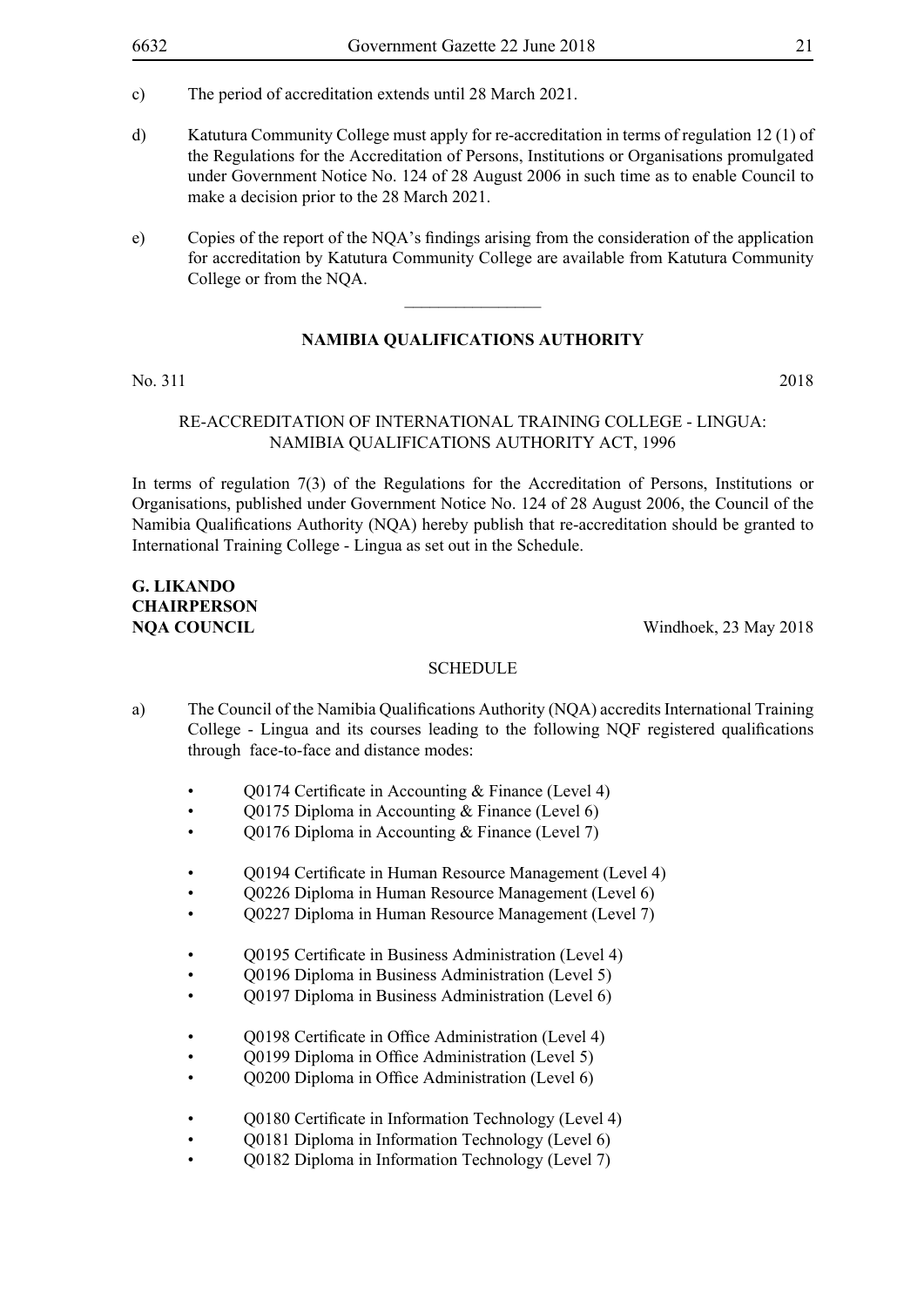- O0177 Certificate in Travel & Tourism (Level 4)
- Q0178 Diploma in Travel & Tourism (Level 5)
- Q0179 Diploma in Travel & Tourism (Level 6)
- b) The Council of the NQA accredits International Training College Lingua to offer its courses from its site situated at 8057 & 8058 Scheitzer Street, Windhoek West for a period of three (3) years, leading to the qualifications set out under paragraph (a).
- c) The period of accreditation extends until 28 March 2021.
- d) International Training College Lingua must apply for re-accreditation in terms of regulation 12 (1) of the Regulations for the Accreditation of Persons, Institutions or Organisations promulgated under Government Notice No. 124 of 28 August 2006 in such time as to enable Council to make a decision prior to the 28 March 2021.
- e) Copies of the report of the NQA's findings arising from the consideration of the application for accreditation by International Training College - Lingua are available from International Training College - Lingua or from the NQA.

 $\overline{\phantom{a}}$  , where  $\overline{\phantom{a}}$ 

#### **NAMIBIA QUALIFICATIONS AUTHORITY**

No. 312 2018

#### Re-Accreditation of Headstart Montessori Teacher Training College: Namibia Qualifications Authority Act, 1996

In terms of regulation 7(3) of the Regulations for the Accreditation of Persons, Institutions or Organisations, published under Government Notice No. 124 of 28 August 2006, the Council of the Namibia Qualifications Authority (NQA) hereby publish that re-accreditation should be granted to Headstart Montessori Teacher Training College as set out in the Schedule.

### **G. Likando Chairperson**

**NOA COUNCIL** Windhoek, 23 May 2018

- a) The Council of the Namibia Qualifications Authority (NQA) accredits Headstart Montessori Teacher Training College and its courses leading to the following NQF registered qualifications through a part-time mode:
	- Q0652 Montessori Early Childhood Development and Pre-Primary Teaching Diploma (Level 6)
	- Q0066 Montessori Early Childhood Development and Pre-Primary Teaching Diploma (Level 5)
	- Q0067 Montessori Primary Teaching Diploma (Level 6)
- b) The Council of the NQA accredits Headstart Montessori Teacher Training College to offer its courses from its site situated at the 4 Seventh Street South, Meersig, Walvis Bay site for a period of three (3) years, leading to the qualifications set out under paragraph (a).
- c) The period of accreditation extends until 28 March 2021.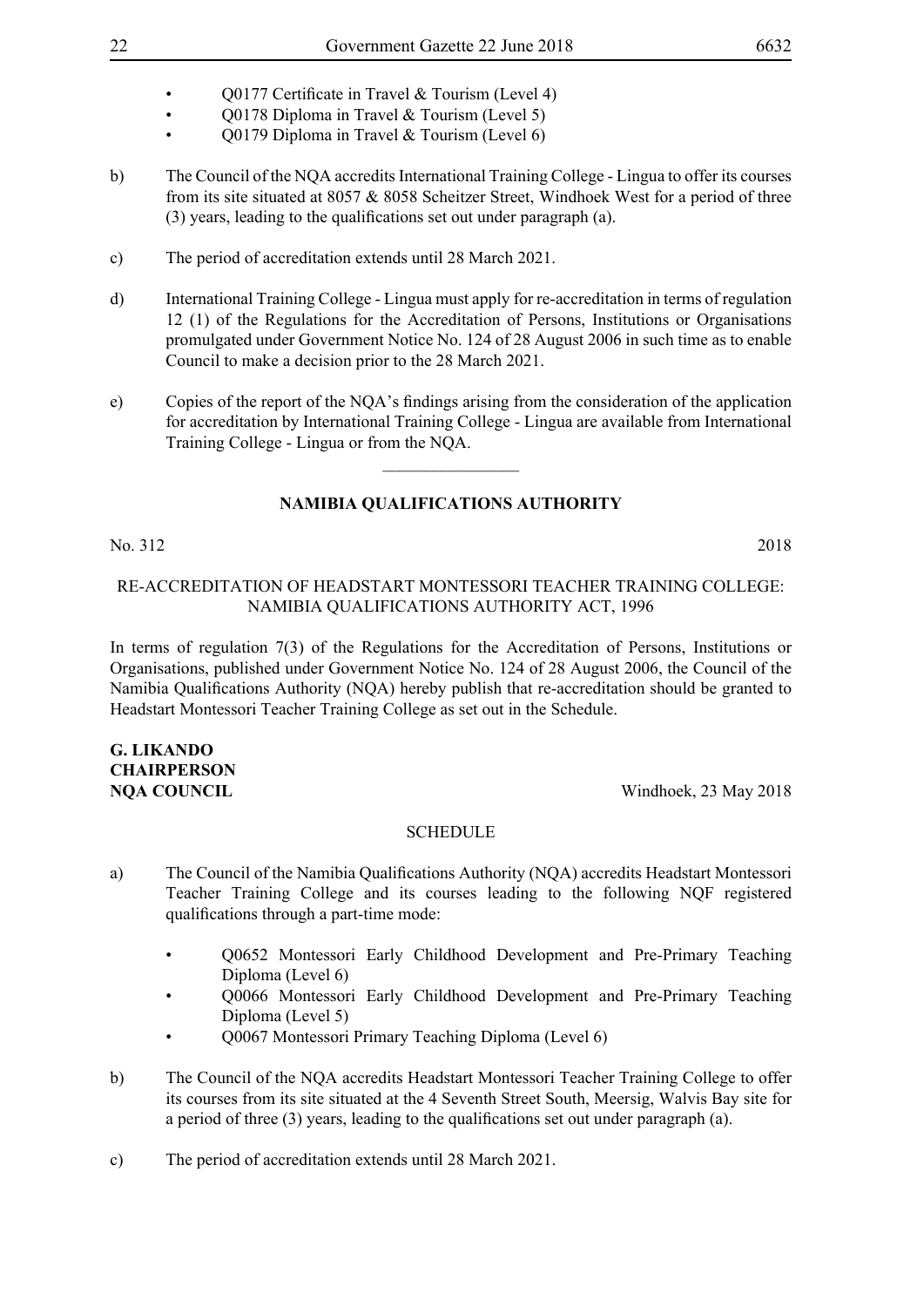- d) Headstart Montessori Teacher Training College must apply for re-accreditation in terms of regulation 12 (1) of the Regulations for the Accreditation of Persons, Institutions or Organisations promulgated under Government Notice No. 124 of 28 August 2006 in such time as to enable Council to make a decision prior to the 28 March 2021.
- e) Copies of the report of the NQA's findings arising from the consideration of the application for accreditation by Headstart Montessori Teacher Training College are available from Headstart Montessori Teacher Training College or from the NQA.

 $\overline{\phantom{a}}$  , where  $\overline{\phantom{a}}$ 

#### No. 313 2018

#### Re-Accreditation of International University of Management (IUM): Namibia Qualifications Authority Act, 1996

In terms of regulation 7(3) of the Regulations for the Accreditation of Persons, Institutions or Organisations, published under Government Notice No. 124 of 28 August 2006, the Council of the Namibia Qualifications Authority (NQA) hereby publish that re-accreditation should be granted to International University of Management (IUM) as set out in the Schedule.

### **G. Likando Chairperson**

**NQA COUNCIL** Windhoek, 23 May 2018

#### **SCHEDULE**

- a) The Council of the Namibia Qualifications Authority (NQA) accredits International University of Management (IUM) and its courses leading to the following NQF registered qualifications through face-to-face mode:
	- Q0369 Bachelor in Digital Communication Technology Honours Level 8
	- O0474 Bachelor in Nursing Science Honours Level 8
	- O0475 Master of Business Administration Level 9
	- O0472 Bachelor of Education-Educational Leadership, Management and Policy Honours Level 8
	- Q0370 Master in HIV/AIDS Management Level 9
- b) The Council of the NQA accredits International University of Management (IUM) to offer its courses from its site situated at 21-31 Hercules Street, Dorado Park, Extension 1, Windhoek for a period of three (3) years, leading to the qualifications set out under paragraph (a).
- c) The period of accreditation extends until 28 March 2021.
- d) International University of Management (IUM) must apply for re-accreditation in terms of regulation 12 (1) of the Regulations for the Accreditation of Persons, Institutions or Organisations promulgated under Government Notice No. 124 of 28 August 2006 in such time as to enable Council to make a decision prior to the 28 March 2021.
- e) Copies of the report of the NQA's findings arising from the consideration of the application for accreditation by International University of Management (IUM) are available from International University of Management (IUM) or from the NQA.

 $\frac{1}{2}$